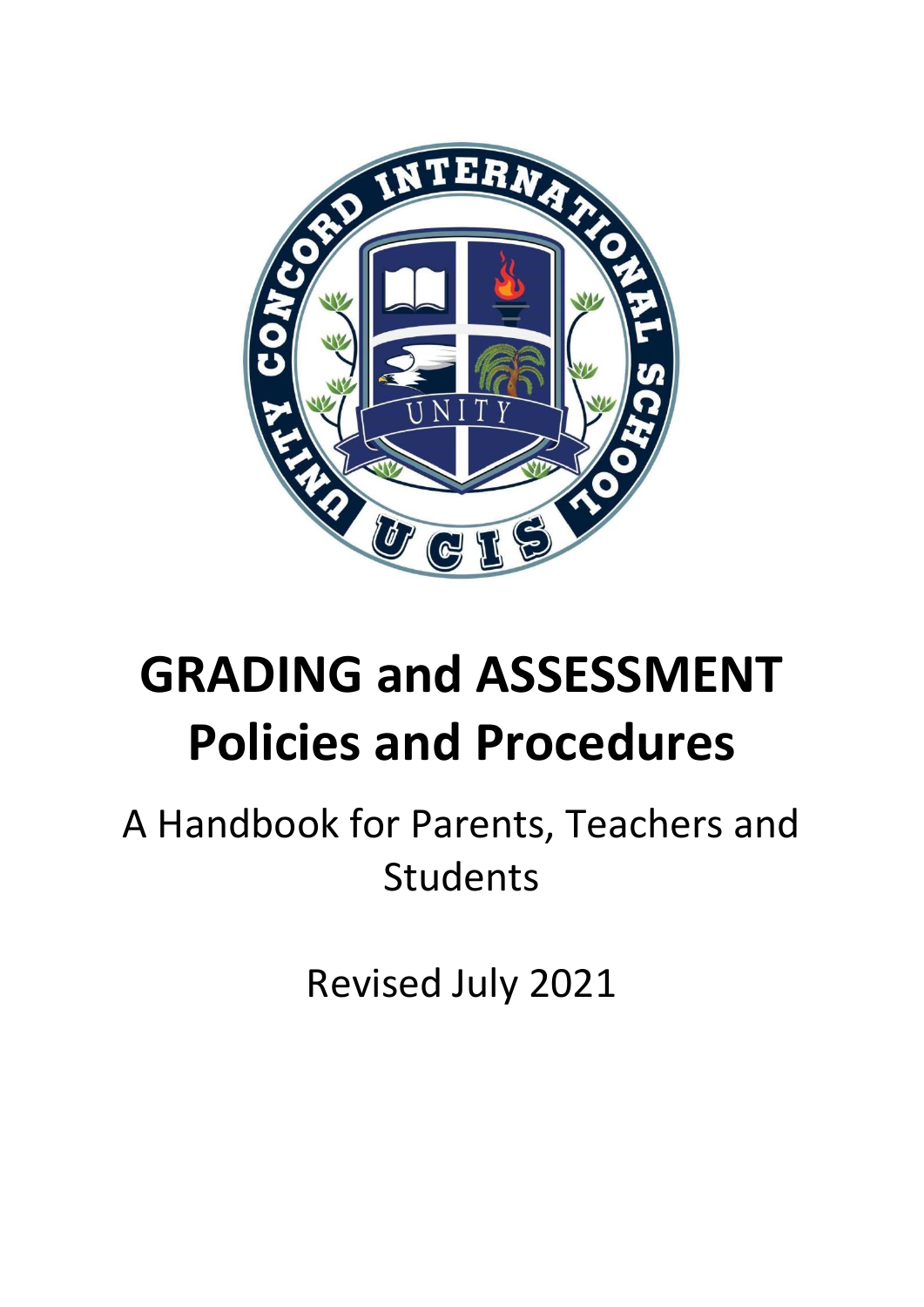### **Philosophy**

Students will attain academic proficiency as defined by US and International Standards. Students will have many opportunities to demonstrate their understanding of newly acquired information and skills that are tied to rigorous academic standards.

UCIS grading procedures will form a foundation for consistent grading practices. Grades will accurately convey what students have learned. Each student will be an active participant in learning and the assessment processes. Teachers will use various assessments to evaluate the level of student proficiency and to assign grades according to the UCIS policy. This grading handbook will ensure the policy is understood by administrators, teachers, students and parents.

### **General Guidelines**

All students will be held accountable for grades in a manner consistent with the guidelines set forth in this document.

Grades will be based on student achievement in a prescribed time frame. The classroom teacher is responsible for evaluating the academic performance of students and for determining grades. Teachers are expected to use a variety of methods in evaluating students. Teacher-made tests should be appropriate for the subject matter as well as for the age and/or maturity level of the students.

Special education students and students with 504 Plans receiving instruction in the general education curriculum are graded as other students unless the IEP indicates alternative grading procedures.

Teachers will clearly describe and communicate (in writing) to both parents and students the criteria used to calculate grades. If a student believes that an error has been made, the student and/or parent may request a grade review.

- Teachers will follow the guidelines for computing grades.
- Teachers will follow the UCIS curriculum pacing guides.
- Grades will be posted in the electronic gradebook according to guidelines.

### **UCIS Grading Scales: Grades K3-12**

The following assessment scale will be used in evaluating and reporting student achievement in the academic skill areas: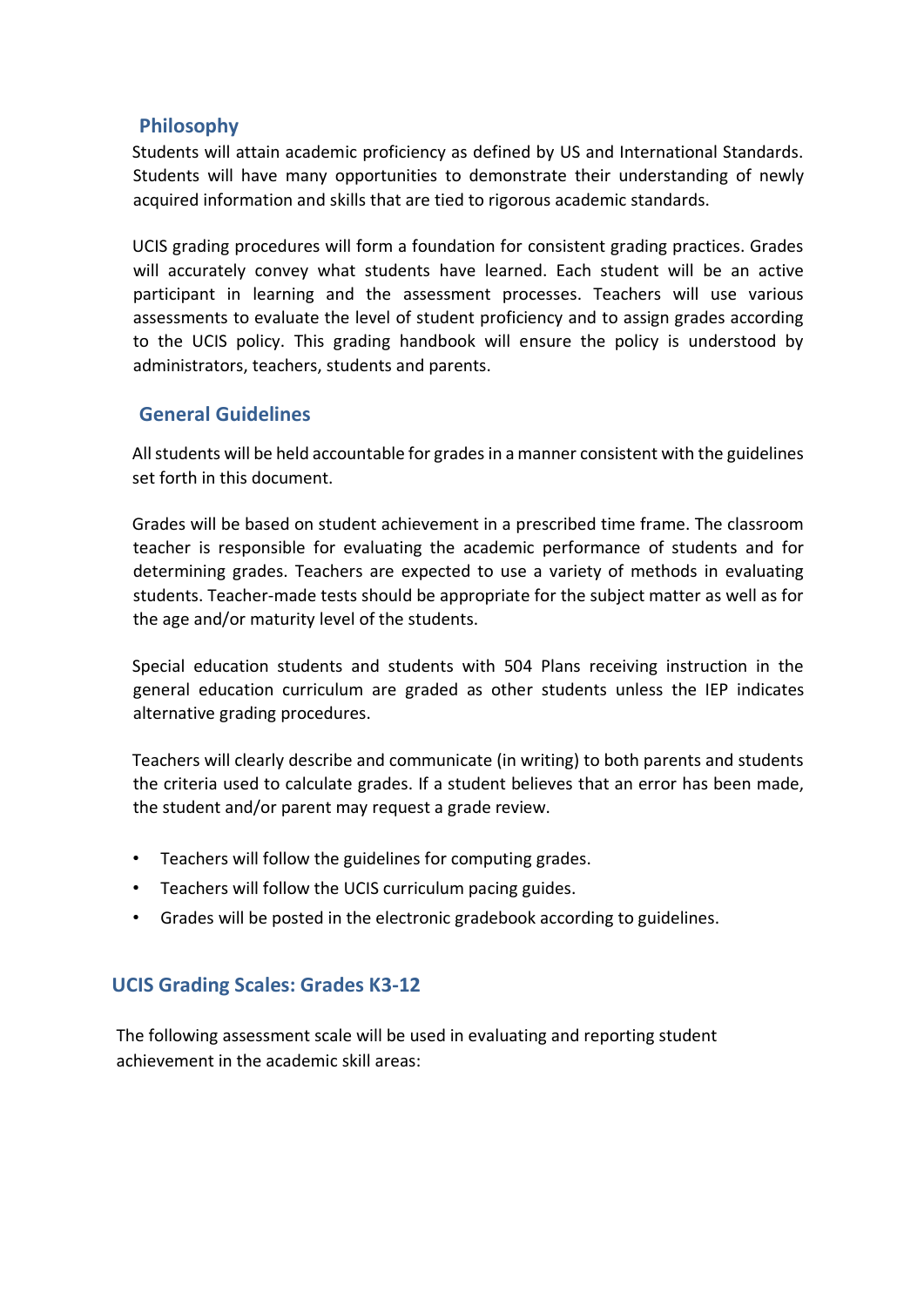### **UCIS Grading Scale: Grades K3-12**

| Grade        | 100%<br><b>Scale</b> | <b>GPA</b> | <b>Definition</b>                                                                                                                                                                                                                                                     |
|--------------|----------------------|------------|-----------------------------------------------------------------------------------------------------------------------------------------------------------------------------------------------------------------------------------------------------------------------|
| $A+$         | 97-100               | 4.33       | Designates the status of a student who consistently<br>demonstrates a thorough understanding and skill application                                                                                                                                                    |
| A            | 93-96                | 4.0        | in the content area (at grade level curriculum objectives).                                                                                                                                                                                                           |
| А-           | 90-92                | 3.67       |                                                                                                                                                                                                                                                                       |
| $B+$         | 87-89                | 3.33       | Designates the status of a student who demonstrates a high<br>degree of understanding and skill application in the content                                                                                                                                            |
| B            | 83-86                | 3.0        | area (curriculum objectives for the grade/course level).                                                                                                                                                                                                              |
| <b>B-</b>    | 80-82                | 2.67       |                                                                                                                                                                                                                                                                       |
| $C+$         | 77-79                | 2.33       | Designates the status of a student who demonstrates a<br>satisfactory understanding and skill application in the content                                                                                                                                              |
| $\mathsf{C}$ | 73-76                | 2.0        | area (curriculum objectives for the grade/course level).                                                                                                                                                                                                              |
| $C -$        | 70-72                | 1.67       |                                                                                                                                                                                                                                                                       |
| D+           | 67-69                | 1.33       | Designates the status of a student who needs significant<br>practice and instructional experiences to acquire the                                                                                                                                                     |
| D            | 63-66                | 1.0        | knowledge of basic content and skills specified in the content<br>area (curriculum objectives for the grade/course level).                                                                                                                                            |
| D-           | 60-62                | .67        |                                                                                                                                                                                                                                                                       |
| F            | 59 and<br>below      | 0.0        | Designates the status of a student who has not demonstrated<br>the basic knowledge of content and/or skills specified and<br>requires additional practice and instructional experiences in<br>order to succeed (curriculum objectives for the grade/course<br>level). |

### **Grades 6-12 Honors Classes**

Unity Concord International School is a California Common Core standards-driven school which values the socio-emotional growth of its students and utilizes differentiation to ensure students are placed in a challenging and nurturing environment. The needs of each individual student are of utmost importance and must be met in the most effective manner possible.

The UCIS Honors (H) program is designed to provide an appropriate level of challenge for our students by providing an accelerated curriculum with expanded exploration of the subject area's content and skills by providing students with additional opportunities to display mastery that exceeds grade-level expectations. Assignment to an Honors subject area will occur only after careful assessment of the student's ability, intellectual growth, and academic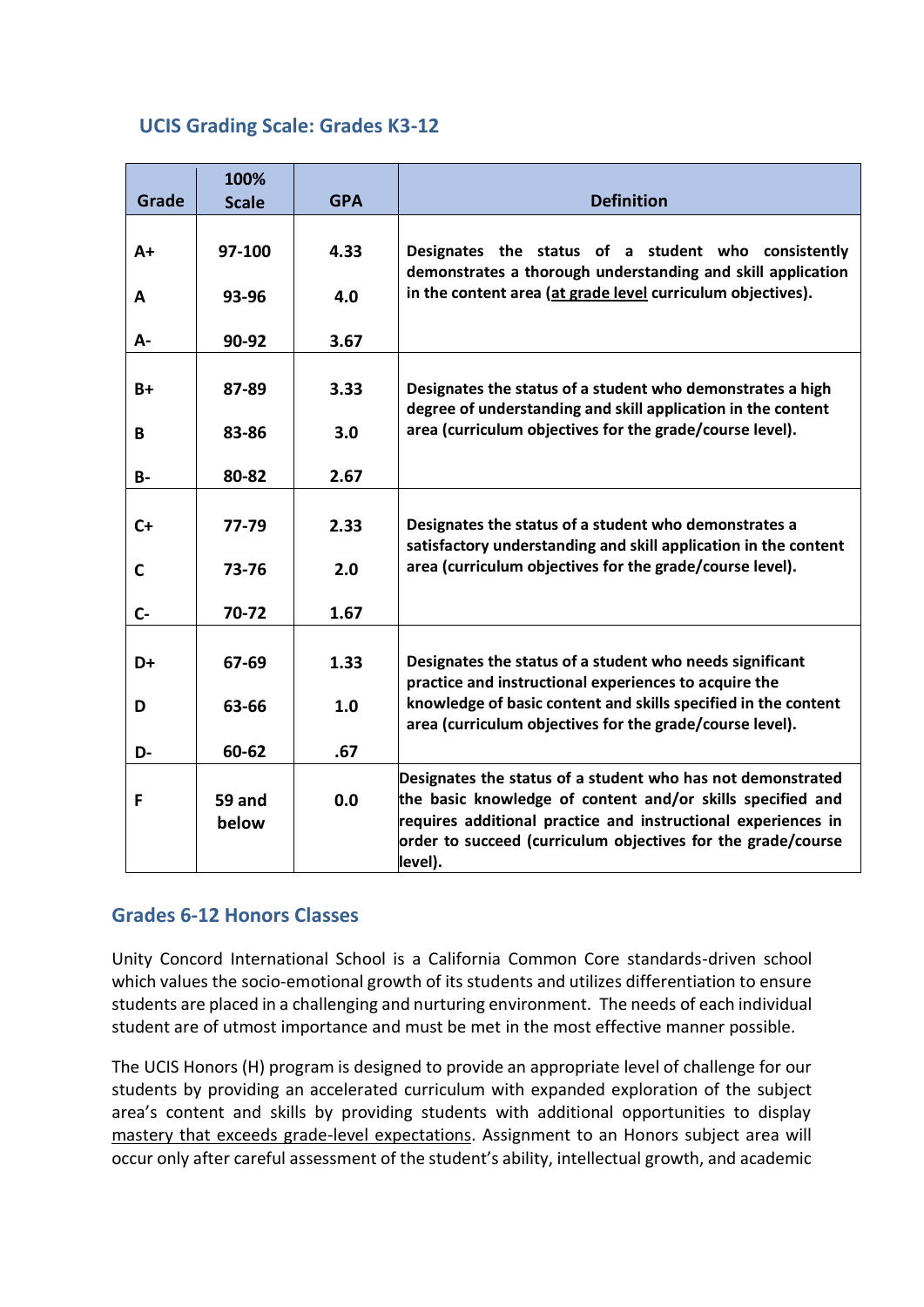achievement. For this reason, the following criteria will be adhered to when considering Honors placement.

The requirements for entering Honors classes:

- 1. A cumulative GPA of 3.0 or higher in the subject area that the student is attempting to enter,
- 2. For Social Studies and English, a STAR Reading result approaching, at, or higher than grade level, and an Oxford ESL test result that indicates no need for additional ESL support. The UCIS ESL Policy can be found below.
- 3. For Math, a STAR Math result approaching, at, or higher than grade level,
- 4. Teachers will pre-assess any student wishing to enter an Honors class to determine if they are eligible.

| Grade       | 100%<br><b>Scale</b> | <b>GPA</b> | <b>Definition</b>                                                                                                                                                                                                                                                     |
|-------------|----------------------|------------|-----------------------------------------------------------------------------------------------------------------------------------------------------------------------------------------------------------------------------------------------------------------------|
| $A+$        | 97-100               | 5.33       | Designates the status of a student who consistently<br>demonstrates a thorough understanding and skill application                                                                                                                                                    |
| A           | 93-96                | 5.0        | in the content area (above grade level curriculum objectives).                                                                                                                                                                                                        |
| А-          | 90-92                | 4.67       |                                                                                                                                                                                                                                                                       |
| $B+$        | 87-89                | 4.33       | Designates the status of a student who demonstrates a high<br>degree of understanding and skill application in the content                                                                                                                                            |
| B           | 83-86                | 4.0        | area (at grade level curriculum objectives for the grade/course<br>level).                                                                                                                                                                                            |
| <b>B-</b>   | 80-82                | 3.67       |                                                                                                                                                                                                                                                                       |
| $C+$        | 77-79                | 3.33       | Designates the status of a student who demonstrates a<br>satisfactory understanding and skill application in the content                                                                                                                                              |
| $\mathbf c$ | 73-76                | 3.0        | area (curriculum objectives for the grade/course level).                                                                                                                                                                                                              |
| $C -$       | 70-72                | 2.67       |                                                                                                                                                                                                                                                                       |
| D+          | 67-69                | 2.33       | Designates the status of a student who needs significant<br>practice and instructional experiences to acquire the                                                                                                                                                     |
| D           | 63-66                | 2.0        | knowledge of basic content and skills specified in the content<br>area (curriculum objectives for the grade/course level).                                                                                                                                            |
| D-          | 60-62                | 1.67       |                                                                                                                                                                                                                                                                       |
| F           | 59 and<br>below      | 0.0        | Designates the status of a student who has not demonstrated<br>the basic knowledge of content and/or skills specified and<br>requires additional practice and instructional experiences in<br>order to succeed (curriculum objectives for the grade/course<br>level). |

### **UCIS Grading Scale: Grades 6-12 Honors Classes**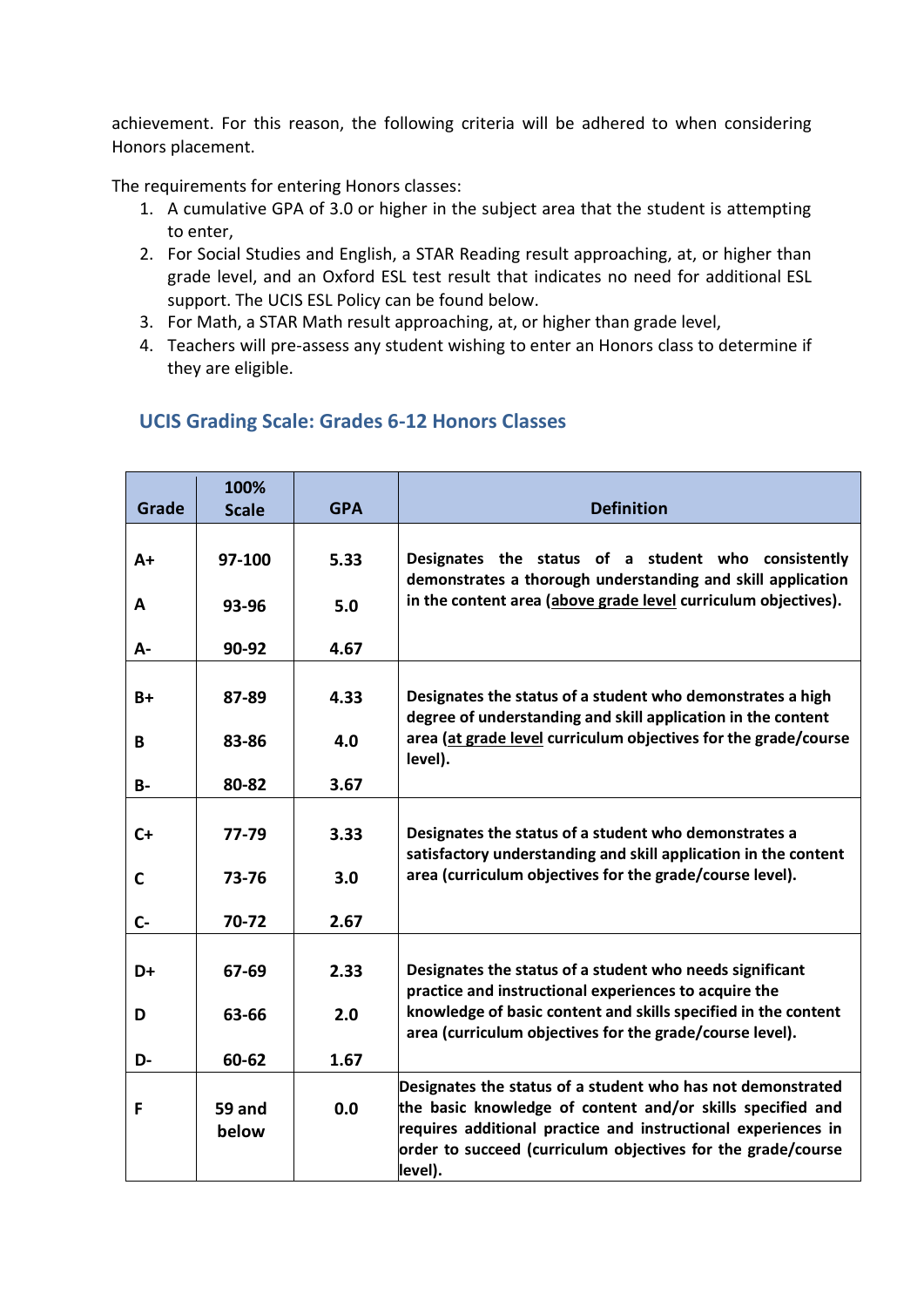### **ESL Policy and Honors Classes: Grades 6-12**

The [Common European Framework \(CEFR\)](https://www.coe.int/en/web/common-european-framework-reference-languages/table-1-cefr-3.3-common-reference-levels-global-scale) is a framework of guidelines for the identification of English-language skill levels. Students in grades 6-12 must meet established minimum English-language competency levels to be admitted into Honors classes as represented in the following table:

| <b>Grade Level</b> | $CEFR*$                          | <b>Admission Decision</b>                                                          |
|--------------------|----------------------------------|------------------------------------------------------------------------------------|
| $6 - 12$           | Α1<br>A <sub>2</sub>             | Eligible for Honors Math Classes<br>provided additional required criterion is met. |
|                    |                                  | Not eligible for English, Social Studies<br>or Science Honors Classes              |
|                    |                                  | Required: enrollment in ESL<br>Encouraged: enrollment with CEC                     |
| $6 - 12$           | B1<br><b>B2</b>                  | Eligible for Honors Math Classes<br>provided additional required criterion is met. |
|                    |                                  | Not eligible for English, Social Studies<br>or Science Honors Classes              |
| $6 - 12$           | C <sub>1</sub><br>C <sub>2</sub> | Eligible for all Honors Classes<br>provided additional required criterion is met.  |

The Oxford Scoring System:

- $A1: 1 20$
- $\bullet$  A2: 20 40
- $-B1: 40 60$
- $-B2:60 80$
- $\bullet$  C1: 80 100
- $\bullet$  C2: > 100

### **Reporting Grades**

Grades will be reported periodically throughout the school year to denote student achievement. Academic grades will reflect student learning/performance in a content area. Work and behavior habits will be reported separately from achievement grades. Teachers will be responsible for providing students and parents with the written criteria by which academic performance will be assessed. This will be provided at the beginning of each year, semester, project, and/or course. Parents can also monitor their student's performance in core content areas electronically through the online gradebook. Additionally, grades will be provided by teachers on a regular basis throughout the instructional process. Grades will be provided on report cards and on informal progress reports as outlined below: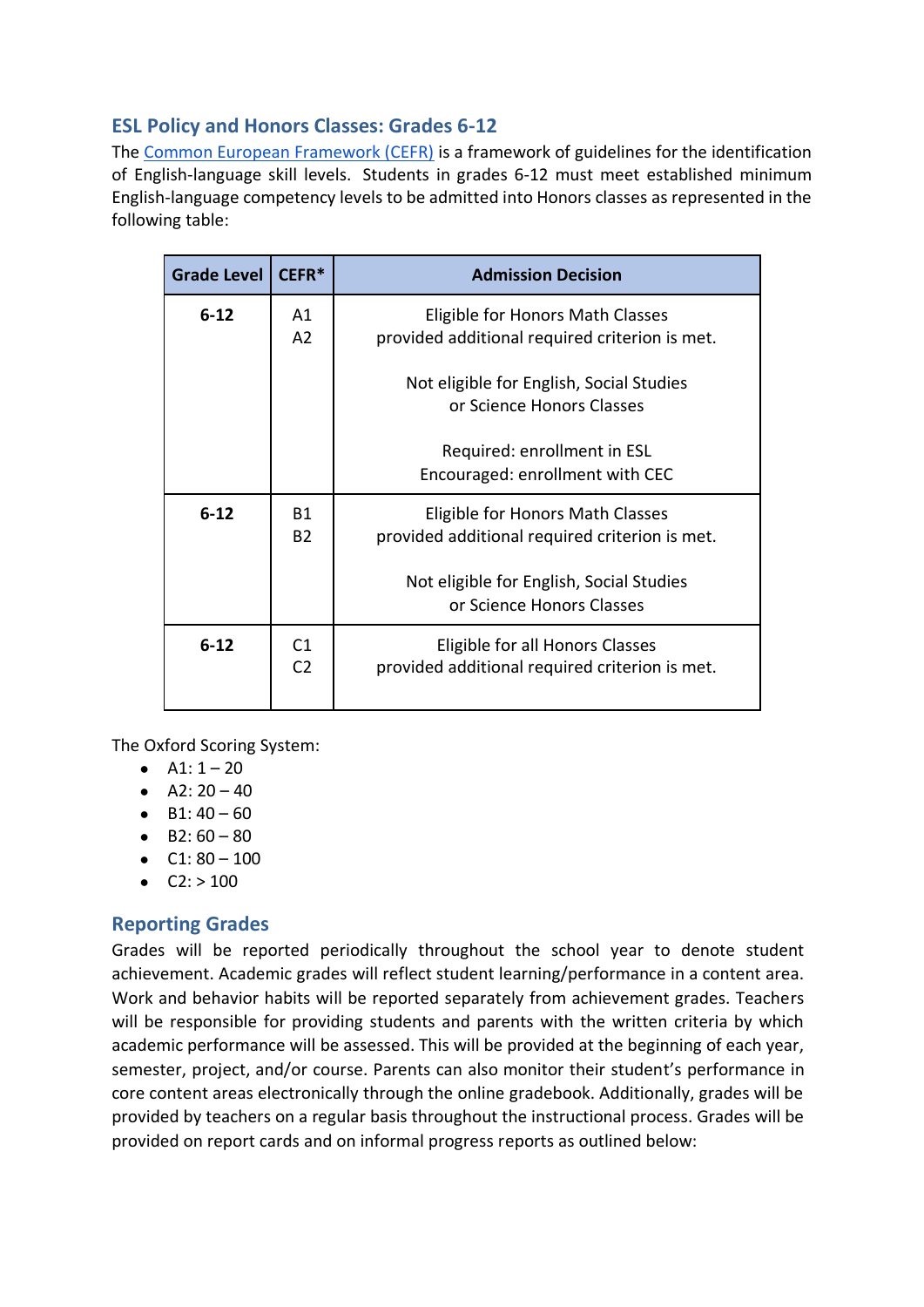⮚ **Pre-Kindergarten- Grade 12**: Students receive 2 informal progress reports and 2 formal report cards per year.

### **Use of Grades**

Grades reflect student learning; academic grades will be used to:

- $\triangleright$  Communicate the teacher's assessment of a student's knowledge of and proficiency in a subject,
- $\triangleright$  Provide a record of student achievement over time,
- $\triangleright$  Serve as part of the criteria for student promotion to the next grade level,
- $\triangleright$  Provide information for advisement and counseling regarding future course/program selection,
- $\triangleright$  Provide criteria for honor roll selection,
- $\triangleright$  Provide course credit, and
- $\triangleright$  Determine student GPA (grades 6-12).

Work and behavior assessments will be used to:

- $\triangleright$  Provide a record of attendance/punctuality, respect for authority, and compliance with school rules,
- $\triangleright$  Provide a record of student preparedness and task performance,
- $\triangleright$  Align work-related skills to character education,
- $\triangleright$  Align student growth to the Student Learner Outcomes/ESLR's.

### **Assessment Methods & Strategies for Determining Grades**

Performance expectations should be made clear at the beginning of instruction and remain consistent throughout the teaching and learning process. Students' grades are an accurate representation of content mastery only. Grades should be impartial and represent a teacher's professional judgment of performance.

Curriculum guides and companion documents provide assessment and measurement suggestions for evaluating student progress. Evaluation information should be gathered by teachers on a regular basis from a variety of sources to determine a student's level of learning and mastery. The following strategies have proven successful in assessing student performance:

### **Teacher Observations:**

Recording instruments which can assist teachers in systematic, focused data collection on student performance should include but not be limited to:

Anecdotal notes Rubrics/Scoring Guides Checklists Journal Entries Reading/Writing Portfolios Interviews/Conferences Running Records Content Portfolios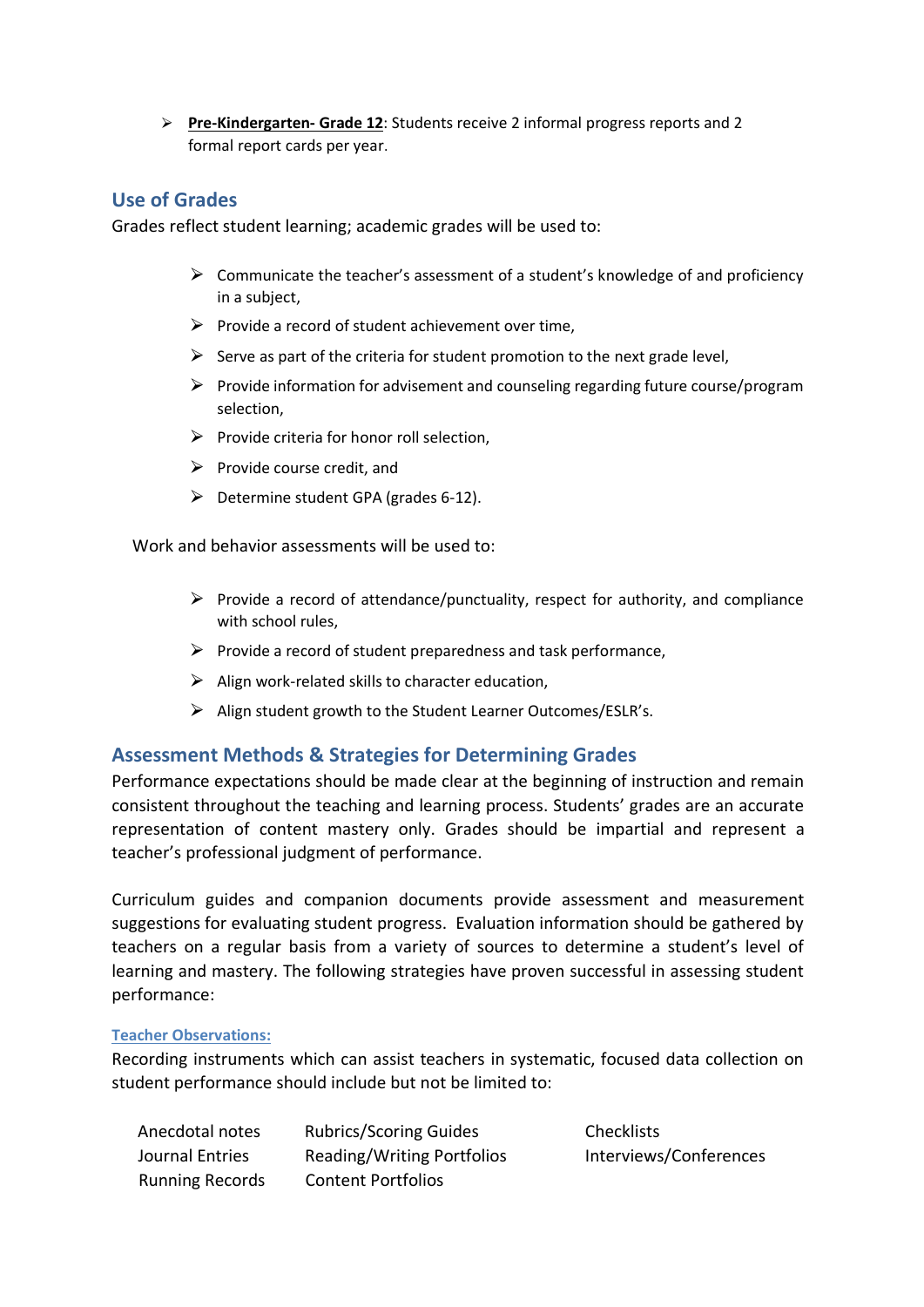#### **Student Products:**

A performance portfolio which includes samples of student work can show gradual or marked improvement or decline in progress. Samples could include, but not be limited to:

| Projects | <b>Content Portfolio</b>      | <b>Presentations</b> | <b>Writing Samples</b> |
|----------|-------------------------------|----------------------|------------------------|
| Videos   | <b>Math Applications</b>      | Journal/Sketchbook   | Work Samples           |
| Drawings | Non-linguistic representation |                      |                        |

#### **Teacher-Made Tests/Quizzes:**

Both tests and quizzes can provide valuable feedback for making instructional decisions and assessing student progress. Quizzes alert teachers to student readiness for further instruction and/or the need for re-teaching. Formative assessments should focus on the mastery of instructional objectives that have been taught.

Instructional programs or texts that provide ready-made tests should be screened carefully to ensure that they are in line with curriculum and instructional objectives. Some of these tests may require modification before they can be used to measure accurately and effectively what has been taught.

### **Posting of Grades**

**Elementary Level** – A **minimum** of 1 to 2 posted grades per content weekly – not including homework. However, the monitoring of the number and posting of grades will be at the discretion of the building principal.

**Secondary Level** – A **minimum** of 1 to 2 posted grades per subject weekly – not including homework. However, the monitoring of the number and posting of grades will be at the discretion of the building principal.

Homework will be reviewed, marked, and returned within a reasonable period of time (not to exceed **two days** for elementary students and **two to three class periods/meetings/blocks**  for secondary).

Building principal's will monitor and give feedback to teachers about their grading practices. The expectation is that grades for assigned work will be posted in a timely manner and that the grades will represent quality work.

Final Grades will be based on a numerical average and fractional grades calculated to the benefit of the student (.5 and above rounded to next higher point).

### **Grading Parameters**

To ensure that grades awarded to students are equitable and consistent across UCIS, content grading parameters are used. The rationale for these parameters is for teachers to use a variety of assessments that promote higher levels of thinking while engaging students in meaningful learning activities.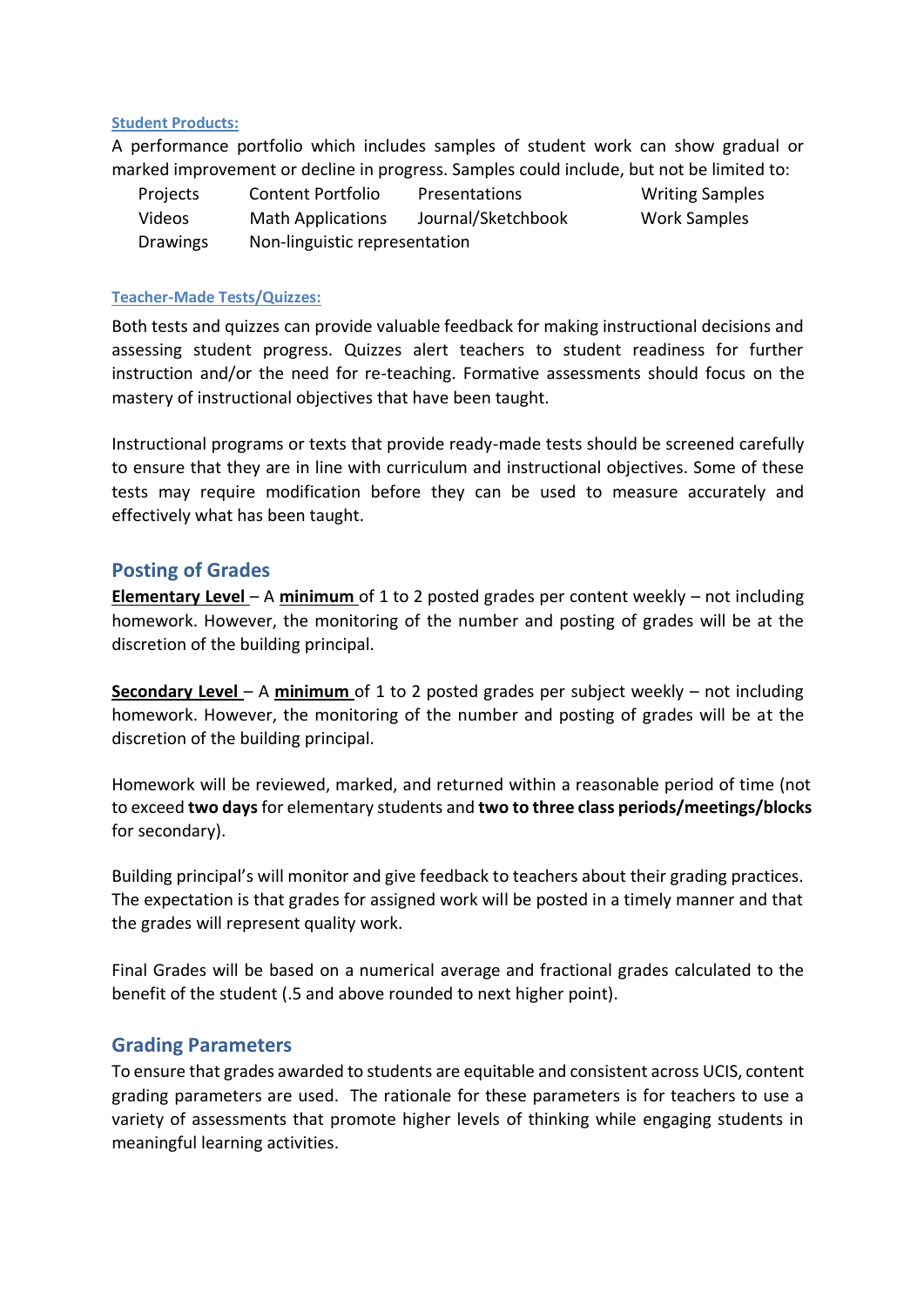Please note that the examples provided for some categories are intended to be a **representative sample only and are not all-inclusive**. Teachers may have other examples that fit each category. Teachers are not required to have work samples for every possible example; however, there should be enough work samples to reflect performance accurately in the category**.** If you need clarification or assistance, contact the building principal.

Curriculum coaches, in collaboration with teacher leaders and department heads, annually review and update the parameters and weights for assessing student achievement.

### **Pre-Kindergarten through Kindergarten 2**

Pre-Kindergarten, Kindergarten 1 and Kindergarten 2 parents will receive an electronic copy of the **UCIS Development Assessment Booklet** in October 2021, December 2021, March 2022 & June 2022, reflecting progress in the following areas:

- ⮚ Social/Emotional Development
- $\triangleright$  Communication
- $\triangleright$  Fine Motor Skills
- $\triangleright$  Gross Motor Skills
- $\triangleright$  Phonics
- $\triangleright$  Phonological and Phonemic Awareness
- $\triangleright$  Oral Language and Vocabulary
- $\triangleright$  Writing and Written Expression
- $\triangleright$  Math
- $\triangleright$  Personal Information

The following assessment codes will be used to evaluate and report student achievement in the academic and social skills areas:

| Mastery (4)        | Proficient (4)     | Developing (2)     | Emerging (1)       |
|--------------------|--------------------|--------------------|--------------------|
| The student        | The student        | The student        | The student        |
| demonstrates a     | demonstrates a     | demonstrates a     | demonstrates an    |
| sophisticated      | complete           | partial            | initial            |
| understanding of   | understanding of   | understanding of   | understanding of   |
| the concepts and   | the concepts and   | the concepts and   | the concepts and   |
| competencies       | competencies       | competencies       | competencies       |
| relevant to the    | relevant to the    | relevant to the    | relevant to the    |
| expected learning. | expected learning. | expected learning. | expected learning. |

### **Overview UCIS Student Report Cards Grades K3-G5**

UCIS report cards are aligned with the state academic standards utilized to guide our school's curriculum, e.g. CCSS, AERO, NGSS & NCAS\*. Report cards provide information about how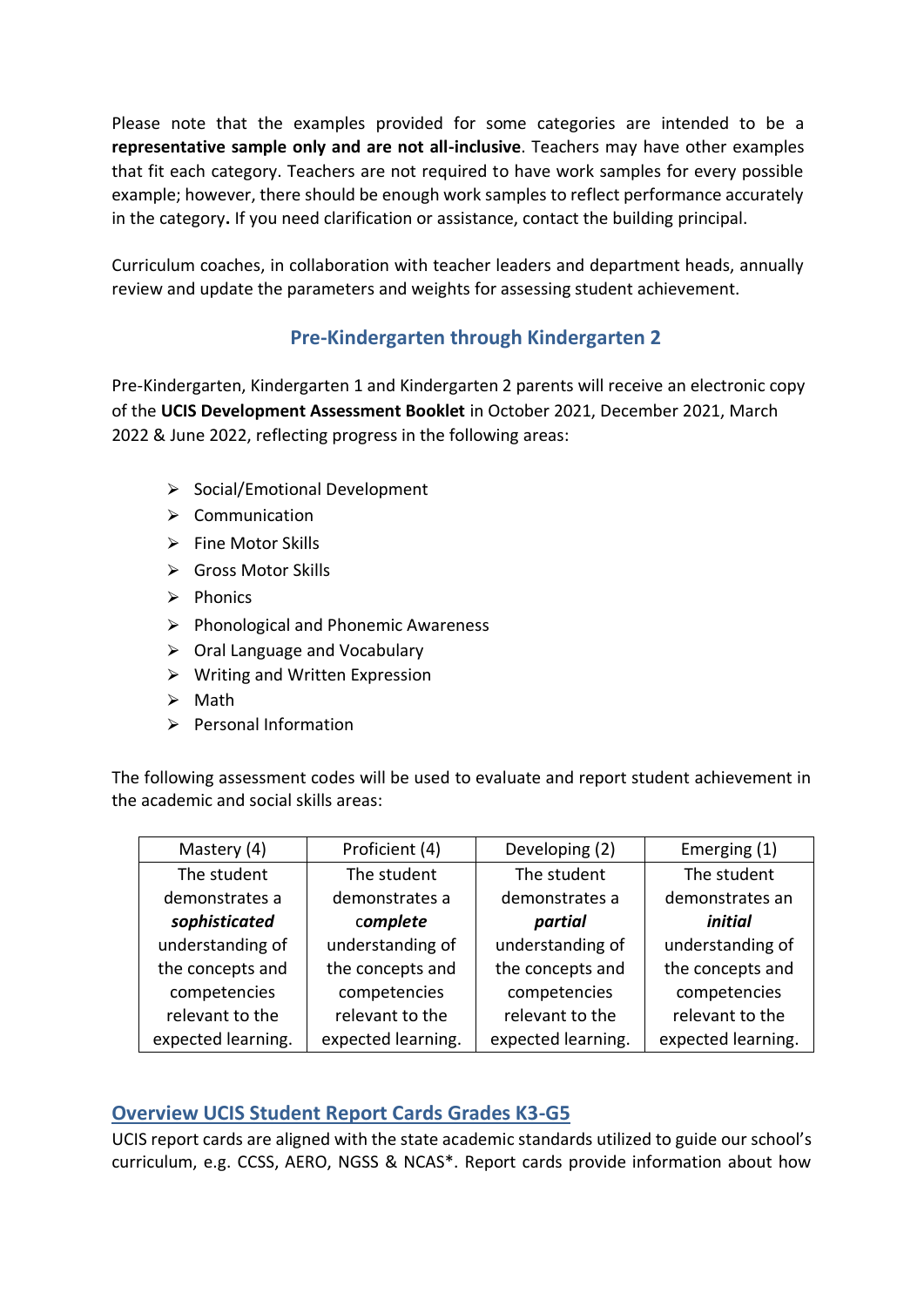your child is progressing towards the mastery of end-of-year standards. Standards are what students should know and be able to do at the end of each grade level. Teachers identify the standards taught for each marking period to inform instruction and assessment. Standards' expectations change from one marking period to the next as students move toward the endof-the-year grade level expectations. Learners are scored on their progress made toward mastery of those expectations set forth for each quarterly marking period. Due to the number of standards, not all can be listed on the report card. Instead, the UCIS report card reports on the overall domain. Please note that under each domain reporting area, you will find summaries of the clusters of standards that are included within the domain. These are summaries only and do not speak to all of the standards. You can find the complete standards documents on the UCIS website, organized by subject area.

### **How does traditional grading differ from standards-based grading?**

Traditional grading is what many of us are used to. As students, we earned a letter or number that represented a wide variety of skills and understandings in a particular subject. We may have earned extra credit, or we may have turned in late assignments causing us to earn a lower grade. Assignments were averaged for the entire semester, including quizzes and tests that may have been low earlier in the semester, even if we learned those skills later. Work habits and behavior were all part of these overall grades. Standards-based grading, on the other hand, provides parents, students, and teachers a more accurate view of a student's progress in both academic and behavioral areas. It identifies the skills in which students are struggling, and provides a clear understanding of a student's strengths. Standards-based grading looks at grade level standards individually and separate from student behaviors. It also acknowledges a student's growth in their learning by emphasizing the most recent evidence of learning.

### **How will my student be assessed?**

UCIS students are assessed using a combination of weekly classroom assessments, standardized grade level unit assessments and project-based learning assessments. UCIS students are also graded on their participation, effort, classwork, homework and organizational skills. Each of these areas are weighted individually and compiled to create a students' summative semester letter grade.

### **What do the numbers (4,3,2,1) on my students report card represent?**

UCIS teachers report on students' progress quarterly. UCIS students are given a Progress toward Standard proficiency scale score based on a 4-point rubric for each domain area. If a domain has not been formally assessed during this marking period, it will be marked with an X. The following proficiency scale score numbers will appear in the quarterly sections of your students report card; 4,3,2,1. 4= Mastery, 3 = Proficient, 2= Developing, 1 = Emerging.

| Mastery (4)    | Proficient (4) | Developing (2) | Emerging (1)    |
|----------------|----------------|----------------|-----------------|
| The student    | The student    | The student    | The student     |
| demonstrates a | demonstrates a | demonstrates a | demonstrates an |
| sophisticated  | complete       | partial        | initial         |

### **The breakdown of these proficiency scale scores are discussed in the table below.**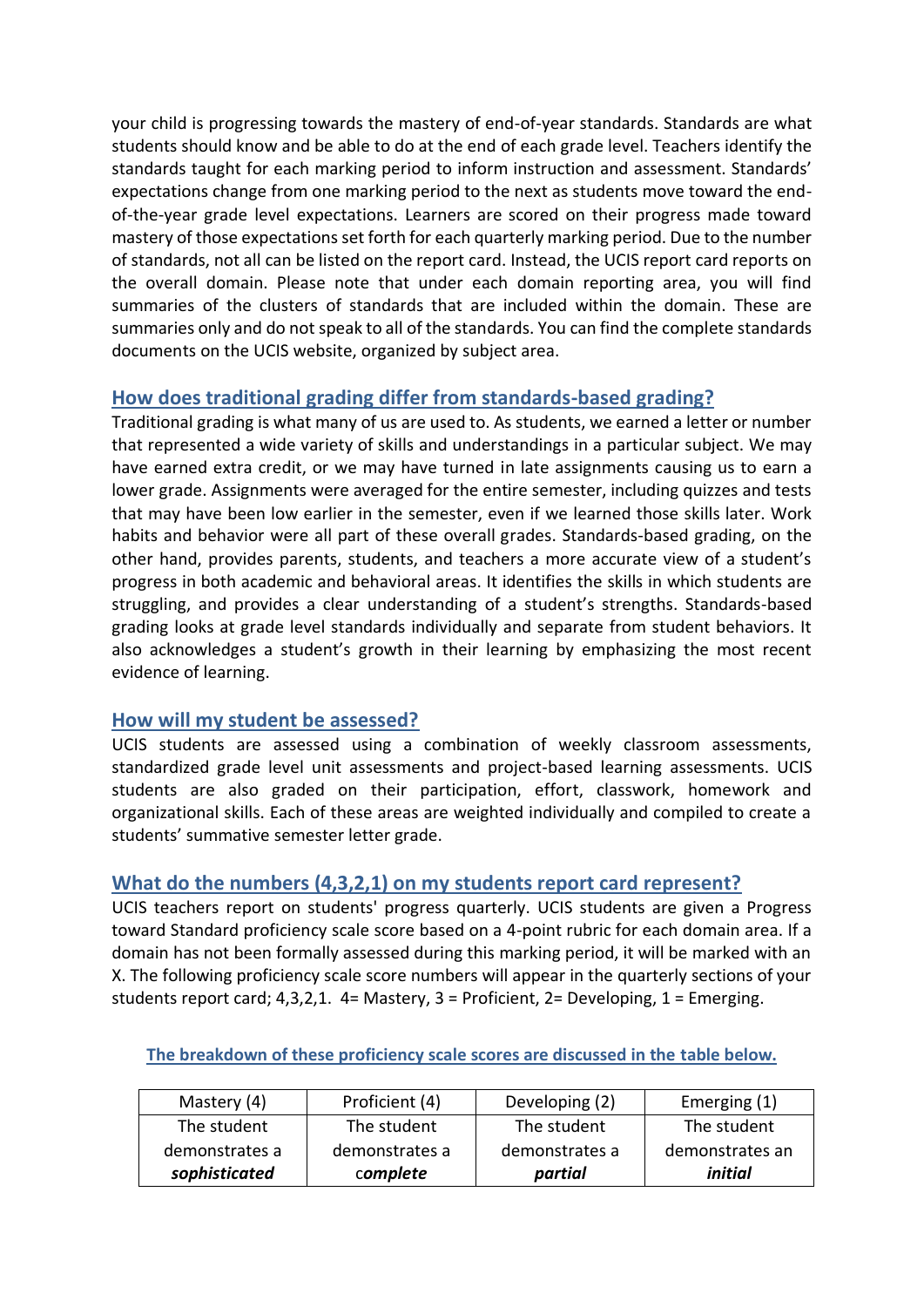| understanding of   | understanding of   | understanding of   | understanding of   |
|--------------------|--------------------|--------------------|--------------------|
| the concepts and   | the concepts and   | the concepts and   | the concepts and   |
| competencies       | competencies       | competencies       | competencies       |
| relevant to the    | relevant to the    | relevant to the    | relevant to the    |
| expected learning. | expected learning. | expected learning. | expected learning. |

UCIS students also receive a summative letter grade, for each subject, upon the completion of Semester One and Semester Two. This summative subject grade will be a combination of your students' academic testing, participation, effort, classwork, homework and organizational skills for that semester. Each area of assessment is weighted to make up an overall value marked out of 100%. The UCIS weighting formula used can be seen in the table below:

|                                 | <b>Weekly Tests</b>                  | <b>Unit Tests</b>                        | Participation,<br>Effort &<br><b>Classwork</b> | Organizational<br><b>Skills</b> | <b>Homework</b><br>(N/A K3) |
|---------------------------------|--------------------------------------|------------------------------------------|------------------------------------------------|---------------------------------|-----------------------------|
| <b>ELA</b>                      | Vocab/Spelling<br>20%                | 20%                                      | 40%                                            | 10%                             | 10%                         |
| <b>Math</b>                     | Pretest<br>recorded, not<br>weighted | 40%                                      | 40%                                            | 10%                             | 10%                         |
| <b>Science</b>                  |                                      | Project<br><b>Based</b><br>Rubric<br>40% | 40%                                            | 10%                             | 10%                         |
| <b>Social</b><br><b>Studies</b> |                                      | Project<br><b>Based</b><br>rubric<br>40% | 40%                                            | 10%                             | 10%                         |
| Art                             |                                      | Project<br><b>Based</b><br>rubric<br>40% | 40%                                            | 10%                             | 10%                         |
| <b>Music</b>                    |                                      | Project<br><b>Based</b><br>rubric<br>40% | 40%                                            | 10%                             | 10%                         |
| <b>Computers</b>                |                                      | Project<br><b>Based</b><br>rubric<br>40% | 40%                                            | 10%                             | 10%                         |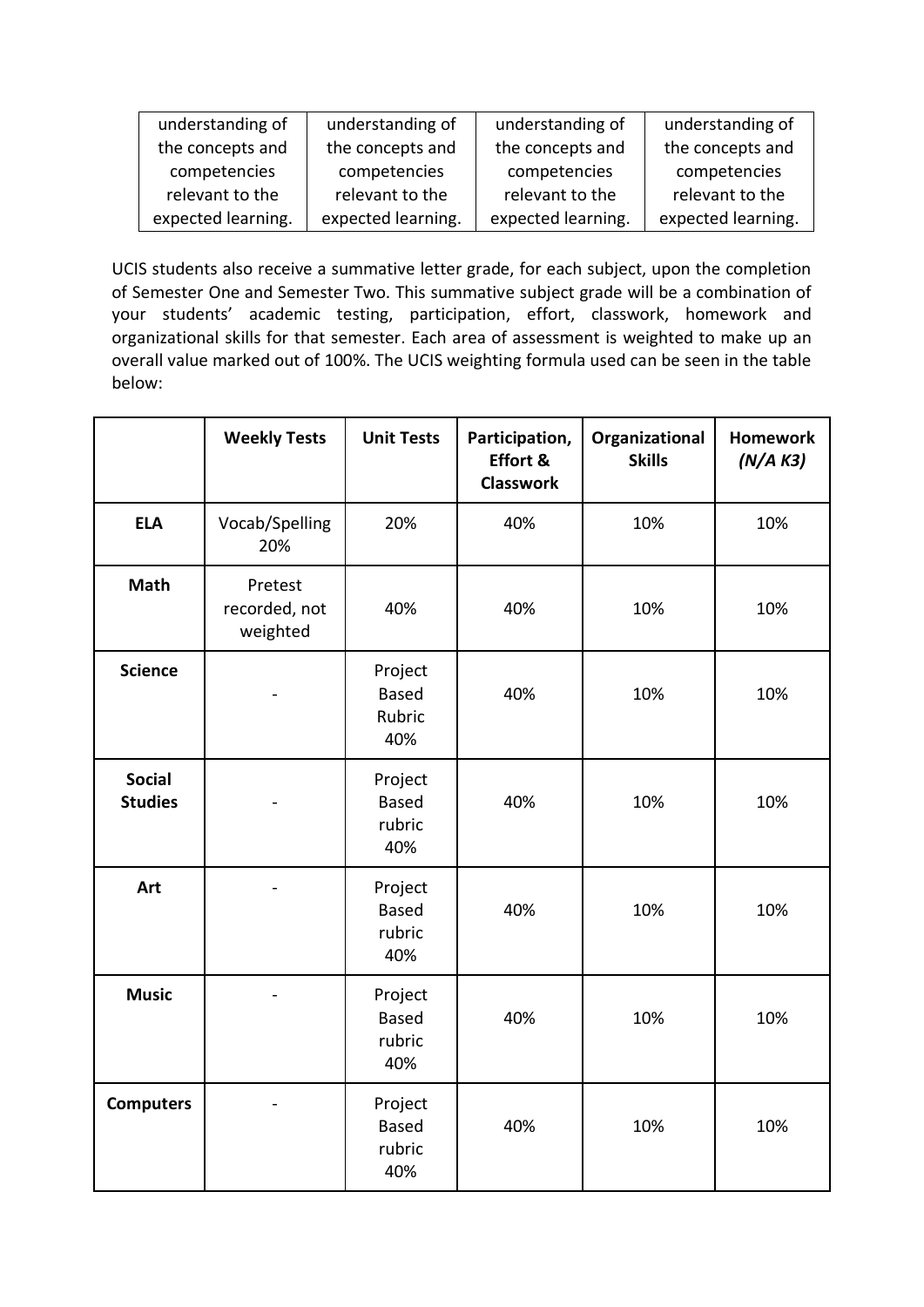| Library            | -                            | Project<br>Based<br>rubric<br>40% | 40% | 10% | 10% |
|--------------------|------------------------------|-----------------------------------|-----|-----|-----|
| <b>PE</b>          |                              | 40%                               | 40% | 20% |     |
| Thai/TFL           | $\qquad \qquad \blacksquare$ | 40%                               | 40% | 10% | 10% |
| <b>Chinese/CFL</b> | -                            | 40%                               | 40% | 10% | 10% |

### **UCIS uses the following grade equivalency scale for overall, end of semester grades:**

| $A+$         | 97% - 100%   B+   87% - 89%   C+   77% - 79%   D+   67% - 69% |           |                                                                                |  |                 |
|--------------|---------------------------------------------------------------|-----------|--------------------------------------------------------------------------------|--|-----------------|
| $\mathsf{A}$ |                                                               |           | 93% - 96%   <b>B</b>   83% - 86%   <b>C</b>   73% - 76%   <b>D</b>   63% - 66% |  |                 |
| - A          | $90\% - 92\%$                                                 | <b>B-</b> | $80\% - 82\%$   C-   70% - 72%   D-                                            |  | $  60\% - 62\%$ |

### **Should I be concerned if I see "1s" on my student's report card?**

A 1 on a report card indicates that the student is not meeting the target for the grade level standard. Often, students in this situation are in an intervention and/or a conversation has been had with the parent already. If your child receives a 1 on a domain on the report card, you may want to follow up with the teacher to learn how you can support his/her progress in this domain in the future.

### **Can my student earn a "4" in the first semester?**

It is possible for a student to earn a "4" in the first semester. Students can earn "4's" if their work consistently demonstrates that they have fully mastered the grade level standards and if they are consistently working with depth and complexity. Students who earn 4's apply skills independently and display self-motivation for their learning.

### **Is it possible for students to "drop" from one marking period to another?**

The mid-year score is an indication of performance on standards at that point in time, with the expectation that difficulty will increase throughout the school year. Therefore, a student who demonstrates a score of "3" in the first semester can earn a "1" in the second semester when the rigor of the standard has been increased.

### **How and when will I receive my students' report card?**

Report cards will be issued electronically to the parent email address UCIS has registered in our Student information System; ENGAGE. Hard copies will be available upon request. Report cards will be issued quarterly. For the academic year 2021/2022, report cards will be distributed in October 2021, December 2021, March 2022 & June 2022.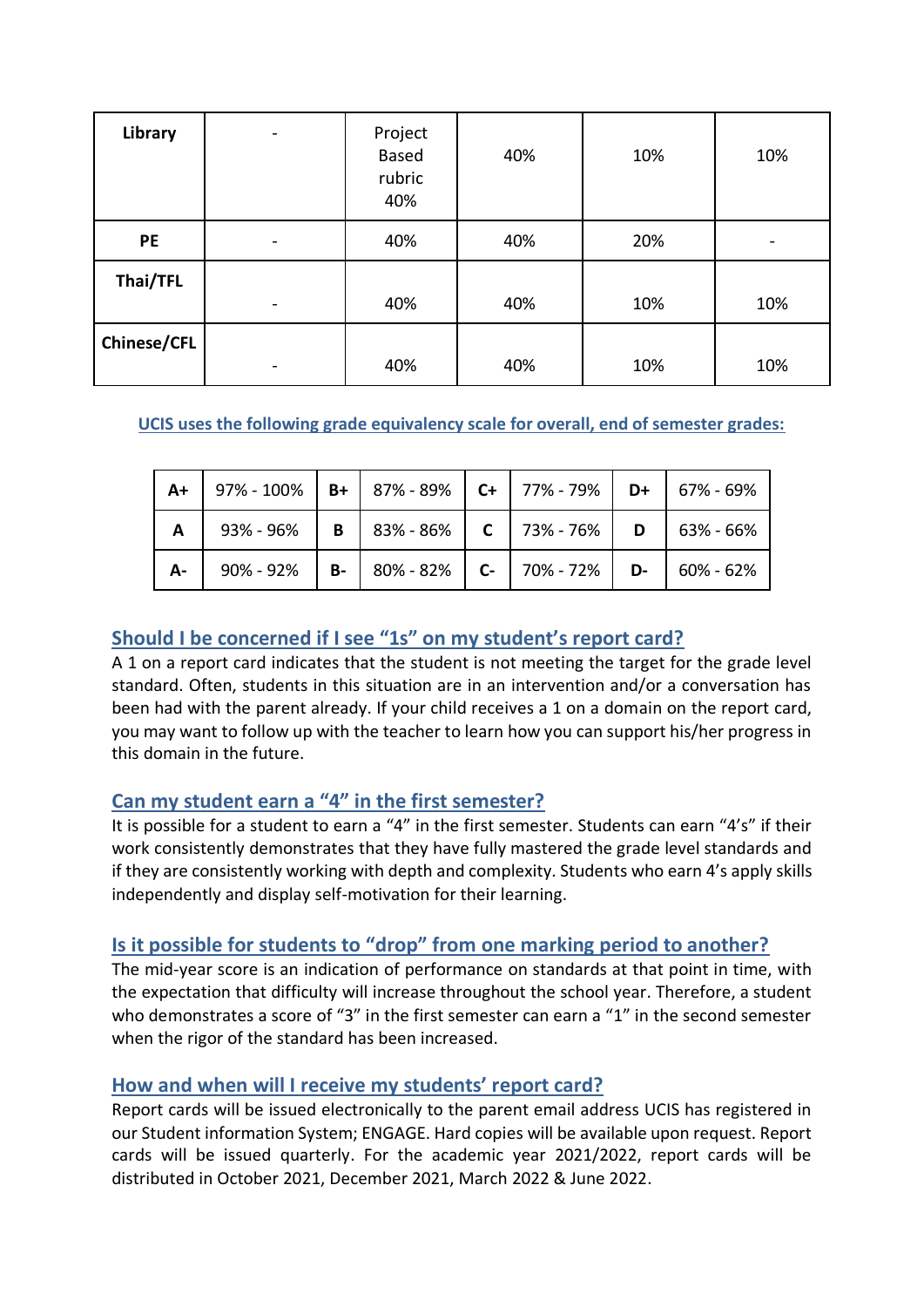### **Will I be able to discuss my students' report card with my students' teachers?**

Yes, of course. Parent-Teacher conferences will be held twice a year, at the end of Quarter 1 and Quarter 3. However, communication between parents and UCIS teachers should be carried out regularly throughout the school year. Teachers can be contacted during the school year, via email or through the ENGAGE instant messaging app, Monday to Friday, 7.30am - 4.30pm. Face to face appointments can also be arranged throughout the school year, by contacting your students' teacher directly.

*\*CCSS = Common Core State Standards \*AERO = American Education Reaches Out \*NGSS = Next Generation Science Standards \*NCAS = National Core Arts Standards* 

### **Overview Grades 6-12**

Grade 6-12 will use the previously stated **A+, A, A-, B+, B, B-, C+, C, C-, D+, D, or F** assessment codes located on pages 2 and 3 for Progress Reports during Quarter 1 and Quarter 3 and semester Report Cards.

### **What is a Progress Report?**

Progress Reports are issued halfway through the first and second semester during parent teacher conferences. Progress Reports help parents and students focus on areas of improvement and celebrate areas of success. Progress Reports are not included on the transcripts for grades 6-12; however, they are part of the permanent Report Card for grade K3-5.

### **Assessment Portfolios**

**Reading:** Teachers will keep e-Portfolios current and communicate the progress with parents. By the end of the year, students must show a minimum of .9 growth on their STAR 360 Reading Benchmark.

**Writing:** Teachers must place an analytically scored writing sample in student portfolios each quarter. The other two writing samples go home for parents to review and return. By the end of the year, students must demonstrate growth, evidenced using their pre and post Writing Benchmark.

### **Gradebook Requirements**

**Formative Assessments:** (20% maximum, including up to 10% for participation grade) Formative assessments are to be entered into the Engage gradebook at least once per week. Feedback is required for these assessments. Grades or numeric representations or percentages are not necessity required

**Participation Assessments:** Any participation assessments must use the following [rubric](https://docs.google.com/document/d/1fhSFf-XaxgLnYo5fG9M85JcK0iEocJ2ilvjiZ9Ad1MI/edit)

**Summative Assessments:** (80% minimum) At least one summative assessment must be administered during each unit of study (approximately every 4 weeks). Summative assessments are to effectively determine the level of mastery of the learning objectives for that unit.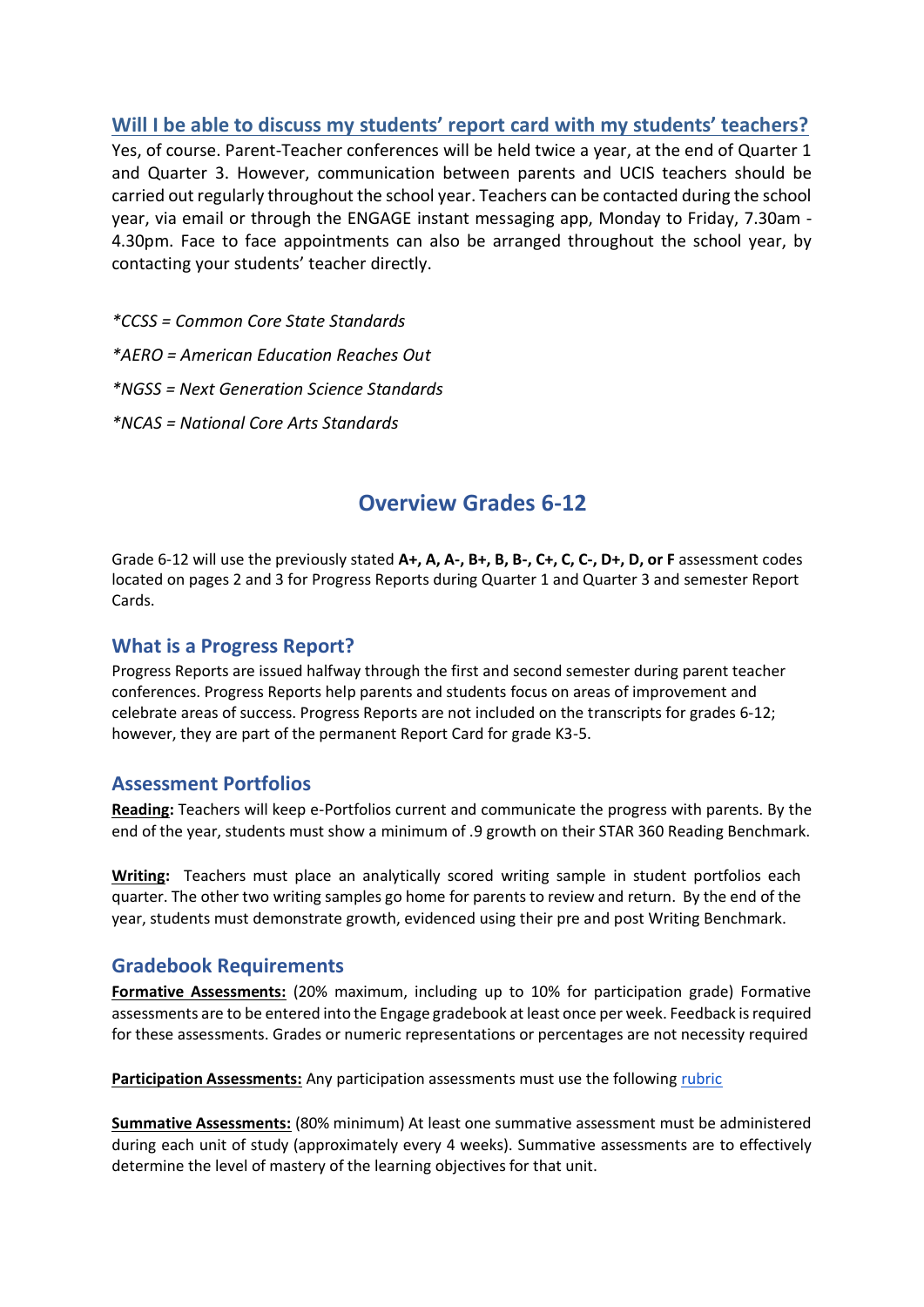**Authentic Assessments:** Teachers must have at least one authentic assessment for each unit. This may be formative or summative in nature. These are tests that focus on authentic tasks to assess students' skills and knowledge as they relate to real-world endeavors.

**All summative assessments must be accompanied by a rubric and/ or a test blueprint.** 

### **Exemplars for Course Syllabi**

The following are **examples** of potential ways a teacher may categorize assessments and clarify weightings in different subject areas. All students will receive a course syllabus with detailed information regarding weighting, assignments and projects.

### **(Subject Area) Grading Guidelines**

| <b>Middle and High School</b> |                    |                                                                                           |  |  |  |
|-------------------------------|--------------------|-------------------------------------------------------------------------------------------|--|--|--|
| Category                      | Weight             | <b>Examples</b>                                                                           |  |  |  |
| <b>Summative Assessments</b>  | 80% of total grade | Includes:<br>Tests, Essays, Projects,<br>Presentations                                    |  |  |  |
| <b>Formative Assessments</b>  | 10% of total grade | Includes:<br>Classwork, Quizzes,<br>Homework                                              |  |  |  |
| <b>Class Participation</b>    | 10% of total grade | Includes:<br>Attendance, Participation,<br>Effort<br>Teamwork during group<br>assignments |  |  |  |

### **Art Grading Guidelines**

| <b>Category</b>                 | Weight | <b>Examples</b>                         |
|---------------------------------|--------|-----------------------------------------|
|                                 |        | Observational drawings                  |
|                                 |        | Warmups                                 |
| (Formative)                     |        | Thumbnails and preparatory sketches     |
| Sketchbook/Homework             | 10%    | Notes, reflections, research, technical |
|                                 |        | exercises and written responses of      |
|                                 |        | independent development of ideas        |
|                                 |        | Productivity (not participation or      |
| (Formative                      |        | behavior)                               |
| <b>Classwork/Participation)</b> | 10%    | Intermediate progress on project        |
|                                 |        | requirements, performance goals or      |
|                                 |        | project benchmarks                      |
| (Summative) Projects            | 40%    | Final performance assessment for a      |
|                                 |        | completed assignment                    |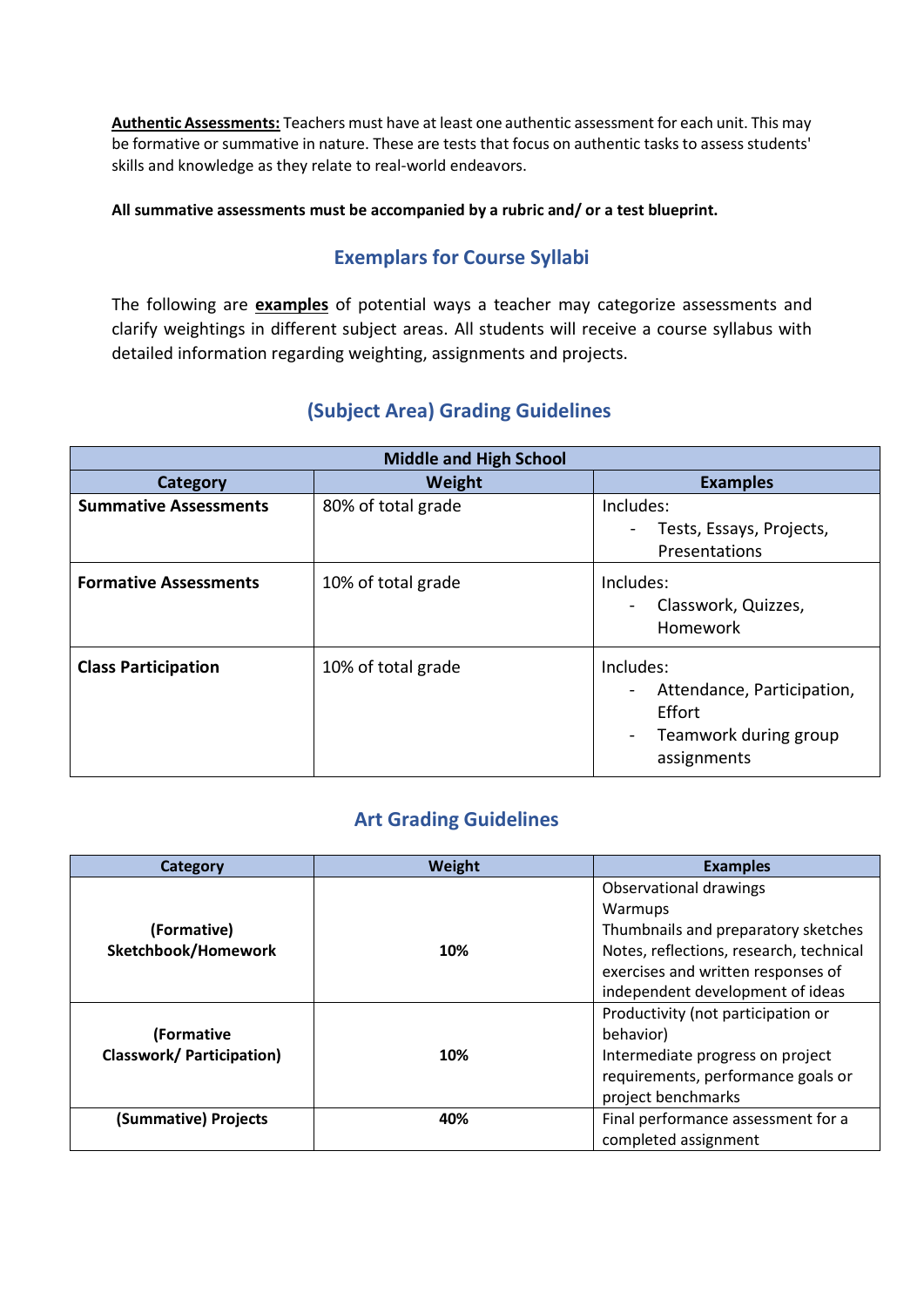| (Summative)<br>Exam | 40% | All exams will be comprised of 2 parts:<br>Oral/written (such as commentary,<br>self- critique, multiple choice, artist<br>statement, description of idea<br>development and process)<br>Performance (such as problem-based<br>assessment, culminating mixed media,<br>application of technical process or<br>skills) |
|---------------------|-----|-----------------------------------------------------------------------------------------------------------------------------------------------------------------------------------------------------------------------------------------------------------------------------------------------------------------------|
|---------------------|-----|-----------------------------------------------------------------------------------------------------------------------------------------------------------------------------------------------------------------------------------------------------------------------------------------------------------------------|

### **Business, Computer and Technology Grading Guidelines**

| <b>Category</b>                | Weight | <b>Examples</b>                      |
|--------------------------------|--------|--------------------------------------|
|                                |        | Appropriate response to prompts Peer |
| (Formative)                    | 5%     | review/ Peer editing                 |
| <b>Class Participation</b>     |        | <b>Essential Questions</b>           |
|                                |        | Journal entries                      |
|                                |        | Q & A review sessions                |
|                                |        | Graphic organizers                   |
| (Formative)                    |        | Proofreading / Editing               |
| <b>Homework</b>                | 15%    | Newspaper article analysis           |
| Classwork/Labs                 |        | Certification practice               |
|                                |        | Internet searches                    |
|                                |        | Drill and practice                   |
|                                |        | Oral presentations                   |
|                                |        | <b>Timed writings</b>                |
|                                |        | Online course work assignments       |
|                                |        | Simulations                          |
|                                |        | Role plays                           |
|                                |        | PowerPoint presentation              |
|                                |        | Formatting documents                 |
|                                |        | Vocabulary/ Word Wall quiz           |
|                                |        | Technique assessment                 |
|                                |        | Objective tests                      |
| (Summative)                    |        | <b>Application problems</b>          |
| <b>Alternative Assessments</b> | 40%    | Certification practice test          |
|                                |        | Notebook evaluation                  |
|                                |        | Career research project              |
|                                |        | Group projects                       |
|                                |        | Internet search activity             |
|                                |        | Oral presentation                    |
|                                |        | <b>Business plan</b>                 |
|                                |        | Create budget                        |
|                                |        | Create webpage                       |
|                                |        | Comprehensive assessment of skills   |
| (Summative)                    |        | and knowledge                        |
| <b>Semester Exams</b>          | 40%    | Performance assessment Oral exam,    |
|                                |        | Written exam                         |
|                                |        | <b>Timed Keyboarding test</b>        |
|                                |        | Presentation                         |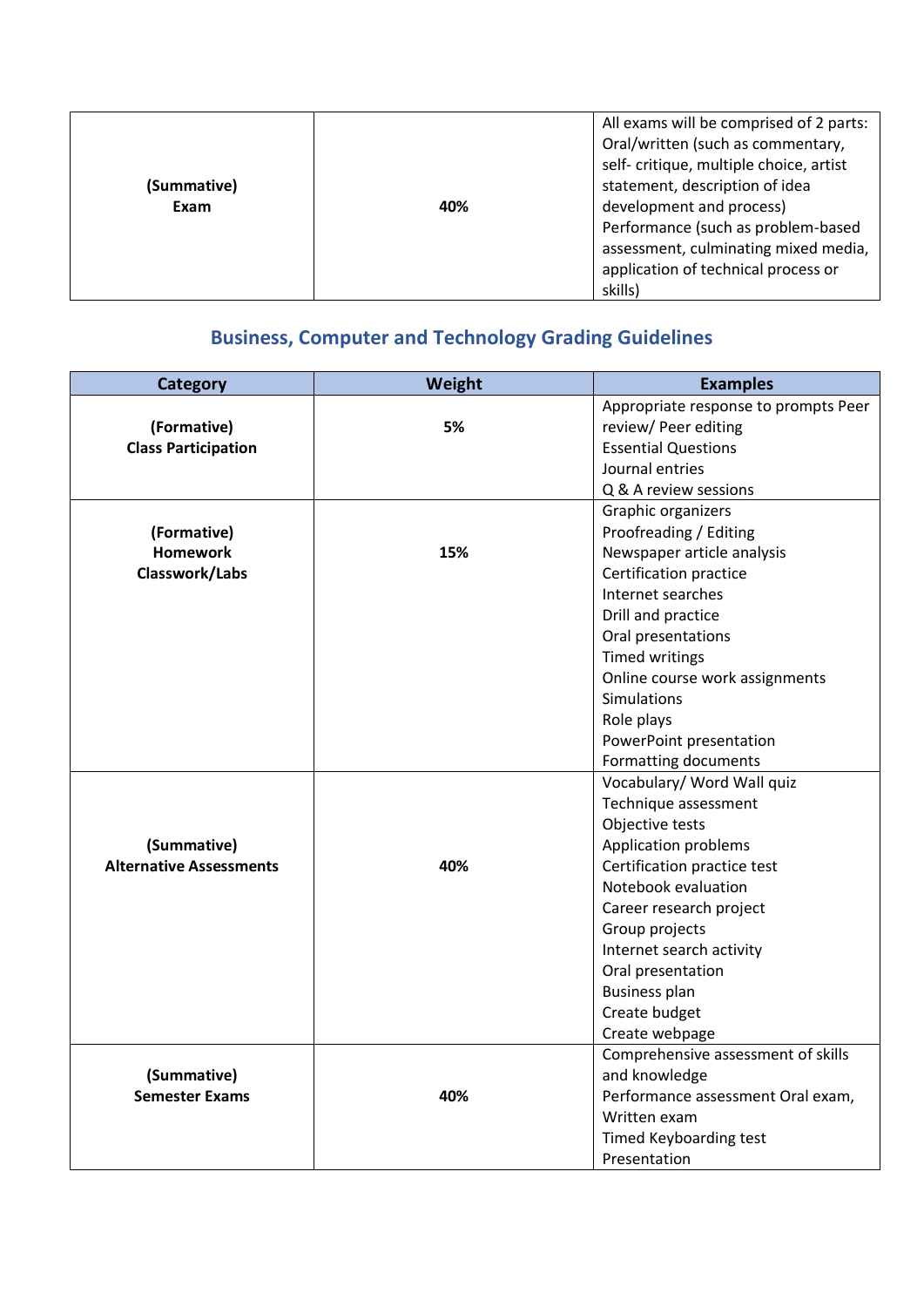### **English Grading Guidelines**

| <b>English</b><br>Teachers must send scored 2 <sup>nd</sup> draft home for parents to review, sign and return to teacher |        |                                      |
|--------------------------------------------------------------------------------------------------------------------------|--------|--------------------------------------|
| Category                                                                                                                 | Weight | <b>Examples</b>                      |
| (Summative)                                                                                                              |        | Bi-weekly                            |
| Tests/Essays                                                                                                             | 40%    | Monthly, unit                        |
|                                                                                                                          |        | <b>Grammar Tests</b>                 |
| (Formative) Homework                                                                                                     | 10%    | <b>Practice Activities</b>           |
|                                                                                                                          |        | Entrance/Exit Slips, Pre-reading and |
|                                                                                                                          |        | Pre- writing activities, Pair-       |
| (Participation/Formative)                                                                                                | 10%    | Share/Whole and Small group          |
| <b>Class Assignments</b>                                                                                                 |        | discussion                           |
|                                                                                                                          |        | Comprehension activities, Unit/Skill |
|                                                                                                                          |        | Quizzes, Editing/Revision Practice,  |
|                                                                                                                          |        | Daily classroom activities           |
| (Summative)                                                                                                              | 40%    | Journal writing, Prompt responses,   |
| <b>Alternative assessments</b>                                                                                           |        | Oral presentations, summaries        |

### **Foreign Language Grading Guidelines**

| Category                       | Weight | <b>Examples</b>                       |
|--------------------------------|--------|---------------------------------------|
| (Formative) Homework           | 5%     | Assignments that are checked for      |
|                                |        | completion rather than accuracy       |
|                                |        | Daily practice, vocabulary, structure |
| (Formative)                    |        | Listening/reading comprehension       |
| <b>Classwork/Participation</b> | 15%    | practice/activities                   |
|                                |        | Speaking activities/practices         |
|                                |        | Warm-ups/sponge activities            |
|                                |        | Partner/group practice/activities     |
|                                |        | Workbook/board work                   |
|                                |        | Culture activities                    |
|                                |        | Assignments/posters                   |
|                                |        | Grammar/vocabulary games              |
|                                |        | Formative assessments                 |
|                                |        | Quizzes                               |
| (Summative)                    |        | Listening/Reading comprehension       |
| <b>Alternative Assessments</b> | 50%    | assessments                           |
|                                |        | Speaking assessments                  |
|                                |        | Writing/draft writing assessments     |
|                                |        | <b>Dictations</b>                     |
|                                |        | Essays                                |
|                                |        | Skits and dialogues                   |
|                                |        | Partner/group activities              |
|                                |        | Cultural activities/assessments       |
|                                |        | Projects/draft projects assignments   |
|                                |        | Summative assessments                 |
|                                |        | Unit tests                            |
| (Summative)                    |        | Projects/presentational assessments   |
| <b>Tests</b>                   | 15%    |                                       |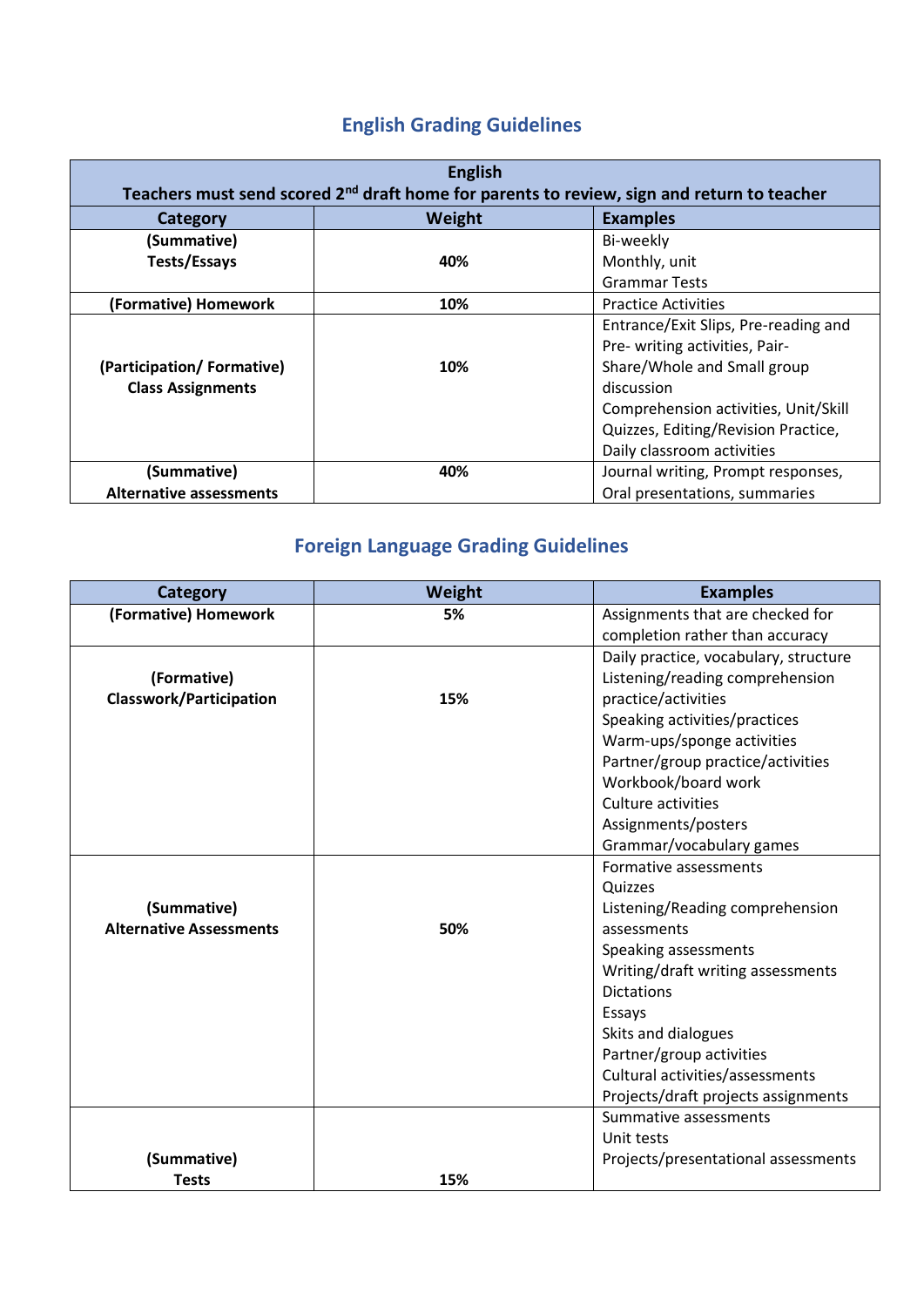|                            |     | Listening/reading comprehension<br>assessments<br>Integrated performance assessments<br>Timed writings<br>Essays |
|----------------------------|-----|------------------------------------------------------------------------------------------------------------------|
| (Summative)                |     | Final semester assessment                                                                                        |
| <b>Final Semester Exam</b> | 15% |                                                                                                                  |

### **History/Social Science Grading Guidelines**

| Category                 | Weight | <b>Examples</b>                           |
|--------------------------|--------|-------------------------------------------|
|                          |        | Unit Assessments                          |
| (Summative)              | 40%    | <b>Performance Based Assessments</b>      |
| <b>Unit Assessments</b>  |        | Projects                                  |
|                          |        | Oral presentations                        |
|                          |        | Research papers                           |
|                          |        | Out of Class Assignments                  |
| (Formative)              | 20%    | Reinforcement of concepts                 |
| <b>Homework</b>          |        | <b>Class Preparation</b>                  |
| <b>Class Assignments</b> |        | Application activities                    |
| <b>Quizzes</b>           |        | Journal writing                           |
|                          |        | Daily warm-ups                            |
|                          |        | Daily assessments (exit tickets)          |
|                          |        | <b>Essential Skills-based activities</b>  |
| (Summative)              |        | Daily formative assessments               |
| <b>Essays/Projects</b>   | 40%    | <b>Extended Writing Activities (DBQs,</b> |
|                          |        | Free response, short answer, etc.)        |

### **Music Grading Guidelines**

| Category                      | Weight | <b>Examples</b>                    |
|-------------------------------|--------|------------------------------------|
|                               |        | Comprehension of musical symbols   |
| (Formative)                   | 15%    | and terms                          |
| <b>Technical Skill</b>        |        | Breath control                     |
|                               |        | Phrasing, fingering, response to   |
|                               |        | musical direction (conducting)     |
|                               |        | Proper posture                     |
| (Formative)                   | 5%     | Care of equipment/instruments      |
| <b>Musical Disciplines</b>    |        | Engagement in rehearsal            |
|                               |        | Instrument specific performance    |
|                               |        | qualities                          |
|                               |        | Independence of part               |
| (Summative)                   | 40%    | In-class performance               |
| <b>Performance Assessment</b> |        | School assemblies                  |
|                               |        | Winter/spring concerts             |
|                               |        | Additional performance assessments |
|                               |        | Quizzes                            |
| (Summative)                   |        | <b>Tests Reports</b>               |
| <b>Written Assessment</b>     | 40%    | Part writing                       |
|                               |        | <b>Musical direction</b>           |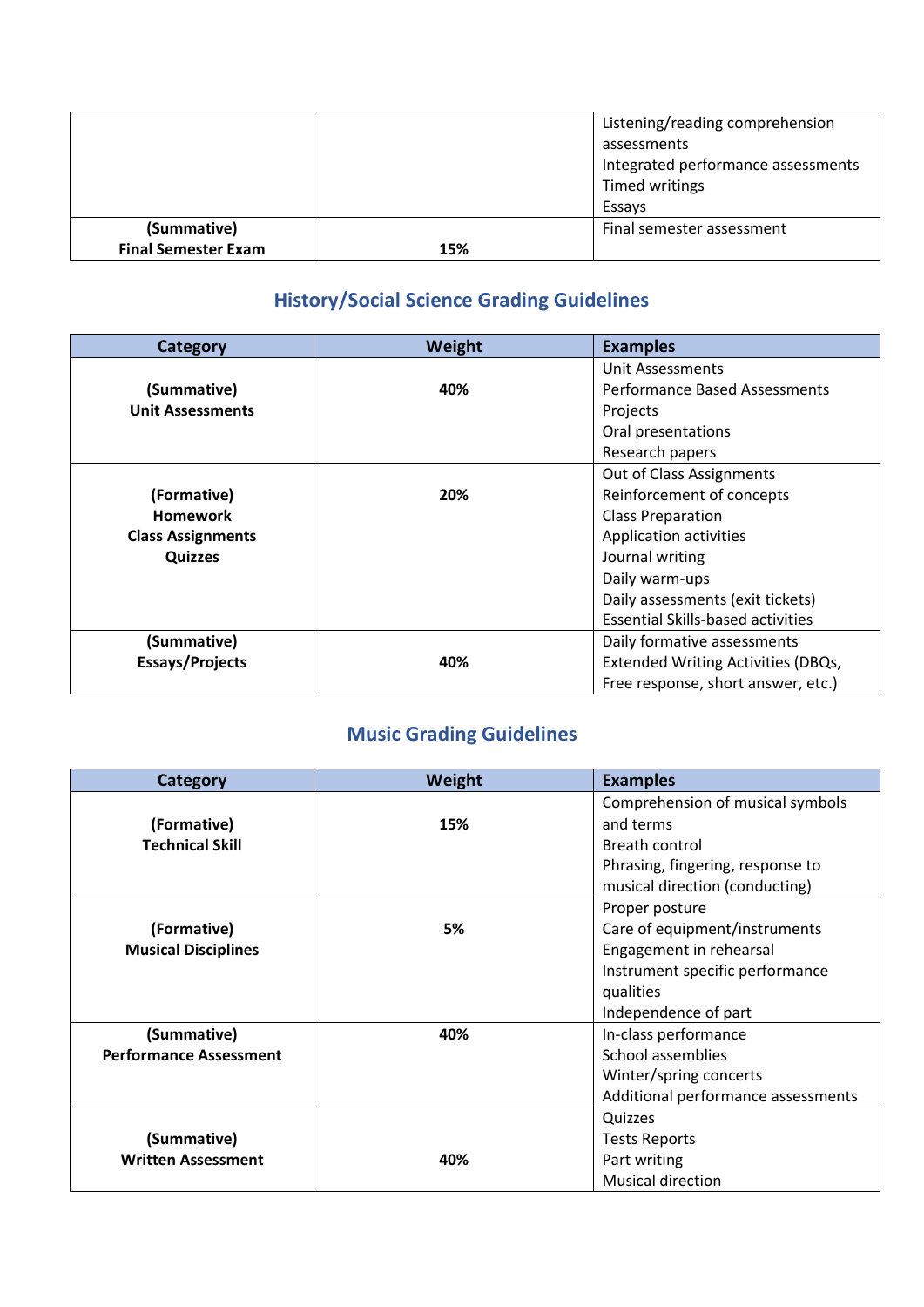### **Mathematics Grading Guidelines**

| Category                       | Weight | <b>Examples</b>             |
|--------------------------------|--------|-----------------------------|
| (Formative)                    |        | <b>Summaries</b>            |
| <b>Classwork</b>               | 10%    | Daily Math Review           |
|                                |        | Independent assignments     |
| (Formative)                    | 10%    | Practice activities         |
| <b>Homework</b>                |        |                             |
|                                |        | Student products            |
| (Summative)                    | 40%    | Open-ended, performance and |
| <b>Alternative Assessments</b> |        | observational assessments   |
|                                |        | Journal, exit-slips         |
|                                |        | Mini assessments            |
|                                |        | Accountability              |
|                                |        |                             |
|                                |        | Bi-weekly                   |
| (Summative)                    | 40%    | Monthly                     |
| <b>Tests</b>                   |        | Nine weeks                  |
|                                |        | Not diagnostic              |

### **Physical Education Grading Guidelines**

| Grades 6-12<br><b>Combination of PE and Health</b> |                                         |                                        |
|----------------------------------------------------|-----------------------------------------|----------------------------------------|
| Category                                           | Weight                                  | <b>Examples</b>                        |
|                                                    |                                         | Sports Skills (basketball, volleyball, |
| (Summative)                                        |                                         | etc.)                                  |
| <b>Physical Education Performance</b>              | 40%                                     | Portfolio                              |
|                                                    |                                         | Fitness Development (aerobic,          |
|                                                    |                                         | strength, etc.)                        |
|                                                    |                                         | Proper Attire                          |
| (Formative)                                        |                                         | <b>Sports Skills</b>                   |
| <b>Physical Education Participation</b>            | 10%                                     | <b>Team Sports</b>                     |
|                                                    |                                         | <b>Individual Sports</b>               |
|                                                    |                                         | Lead-up Games                          |
|                                                    |                                         | <b>Fitness Activities</b>              |
|                                                    |                                         | <b>Fitness Testing</b>                 |
|                                                    | <b>Health Education 50% of PE grade</b> |                                        |
| Category                                           | Weight                                  | <b>Examples</b>                        |
| (Summative)                                        | 40%                                     | Weekly, chapter, unit                  |
| <b>Health Quiz/Test</b>                            |                                         |                                        |
|                                                    |                                         |                                        |
|                                                    |                                         | Unit questions                         |
| (Formative)                                        |                                         | Chapter reviews                        |
| <b>Health Class</b>                                | 10%                                     | Writing                                |
| <b>Work/Participation/Homework</b>                 |                                         | Oral presentations                     |
|                                                    |                                         | Projects                               |
|                                                    |                                         | Concept maps                           |
|                                                    |                                         | <b>Discussion</b>                      |
|                                                    |                                         | Reading activities                     |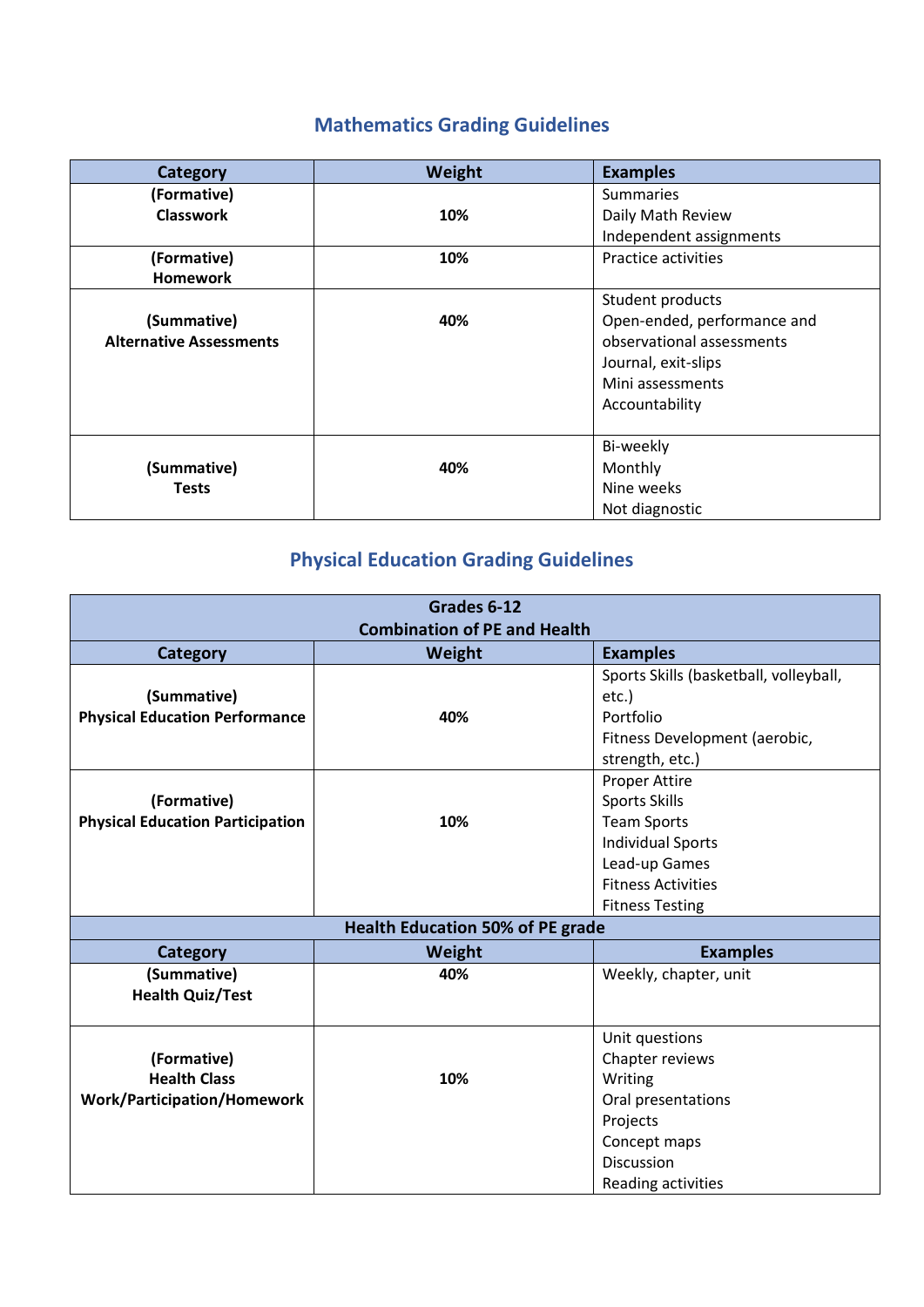### **Science Grading Guidelines**

| Grades 6-8                     |                                  |                                        |
|--------------------------------|----------------------------------|----------------------------------------|
| <b>Category</b>                | Weight                           | <b>Examples</b>                        |
| (Formative)                    |                                  | Class work                             |
| <b>Classwork</b>               | 10%                              | Warm-up                                |
|                                |                                  | Closure                                |
|                                |                                  | <b>Interactive Notebook entries</b>    |
|                                |                                  | Class participation                    |
| (Formative)                    | 10%                              | Practice activities Class Preparation  |
| <b>Homework</b>                |                                  |                                        |
|                                |                                  | Lab Projects                           |
| (Summative)                    |                                  | Papers                                 |
| <b>Alternative Assessments</b> |                                  | Practicum                              |
|                                | 40%                              | Models                                 |
|                                |                                  | <b>Web Quests</b>                      |
|                                |                                  | Presentations                          |
|                                |                                  | Journal Writing                        |
|                                |                                  | Essays                                 |
|                                |                                  | Quizzes                                |
|                                |                                  | Formal lab reports Journal writing     |
| (Summative)                    | 40%                              | Test (Unit, Bi-weekly, Non-diagnostic) |
| <b>Tests</b>                   |                                  |                                        |
|                                | <b>Grades 9-12/End-of-Course</b> |                                        |
| <b>Category</b>                | Weight                           | <b>Examples</b>                        |
| (Formative)                    |                                  | Class work                             |
| <b>Classwork</b>               | 10%                              | Warm-up                                |
|                                |                                  | Closure                                |
|                                |                                  | <b>Interactive Notebook entries</b>    |
|                                |                                  | Class participation                    |
| (Formative)                    | 10%                              | Practice activities                    |
| <b>Homework</b>                |                                  |                                        |
|                                |                                  | Labs                                   |
| (Summative)                    |                                  | Projects                               |
| <b>Alternative Assessments</b> | 30%                              | Papers                                 |
|                                |                                  | Practicum                              |
|                                |                                  | Models                                 |
|                                |                                  |                                        |
|                                |                                  | <b>Web Quests</b>                      |
|                                |                                  | Presentations                          |
|                                |                                  | Journal Writing                        |
|                                |                                  | Essays                                 |
|                                |                                  | Quizzes                                |
|                                |                                  | Formal lab reports                     |
| (Summative)                    | 30%                              |                                        |
| <b>Tests</b>                   |                                  | Test (Unit, Bi-weekly, Non-diagnostic) |
| (Summative)                    | 20%                              | Final semester assessment              |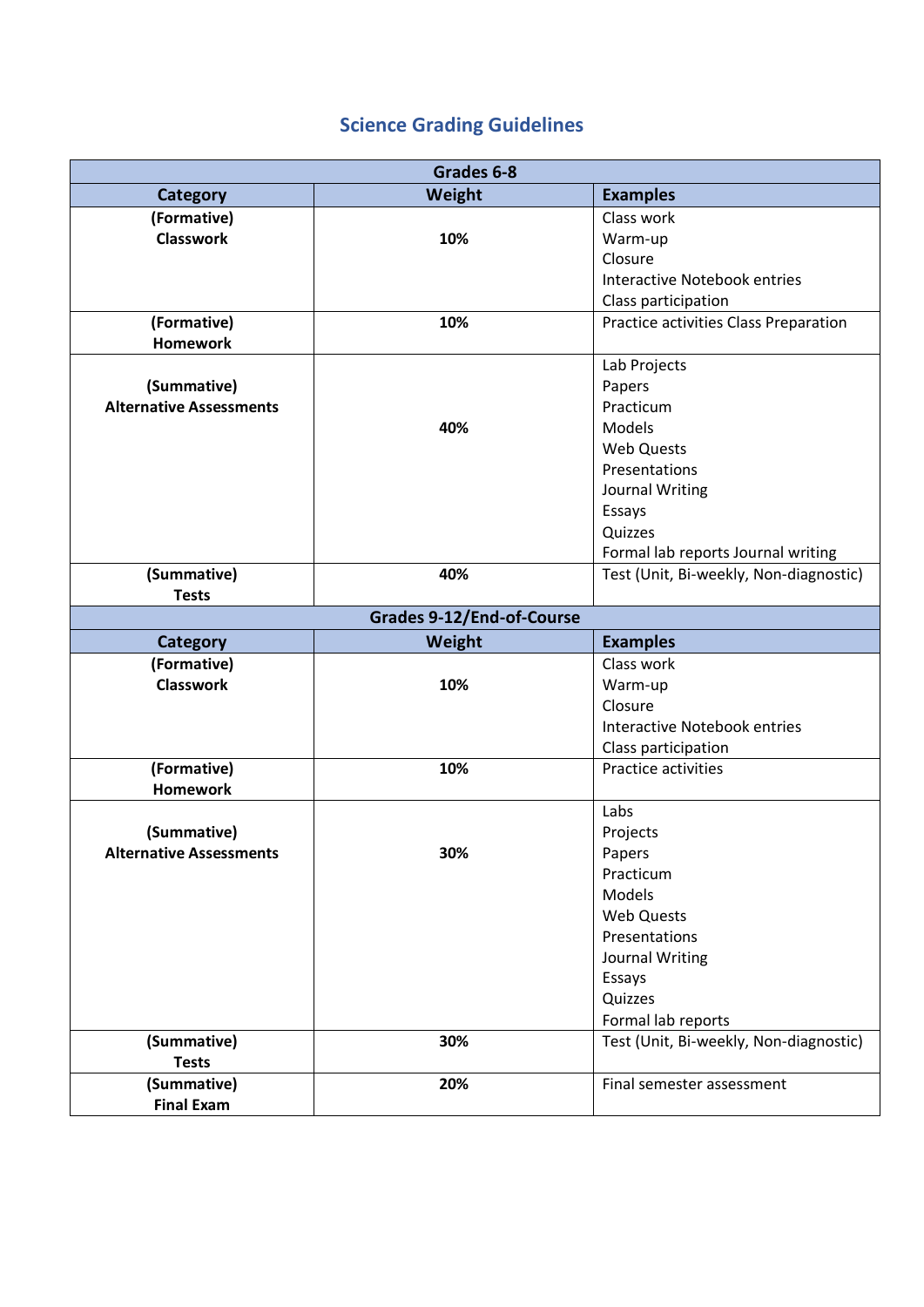### **Make-Up Work, Homework Procedures Grades PK-12**

### **Procedures for Make-up Work**

All graded assignments will be assigned a numerical grade and will be entered into the electronic gradebook with **"I"** placed in the grade book for any incomplete or missing assignments. **Teachers are expected to provide multiple opportunities for students to makeup assignments to avoid assigning zeroes. Principals will ensure these opportunities are provided for all students.**

- 1. Students are fully responsible for completing any incomplete or missing assignments (i.e., course assignments, tests, projects and other related work). Teachers are fully responsible for providing the incomplete or missing assignments to the students.
- 2. Students have a **maximum of 10 (ten) school days** to make-up incomplete or missing work. **However, the period of time allowed to make-up work may be extended at the discretion of the principal working with the teacher.**
- 3. Teachers will communicate (Engage, e-mail, or in writing) with students and/or parent/guardian regarding incomplete work, missing assignments, or unsatisfactory course/class work.
- 4. Make-up work completed within the required time frame will be graded and recorded in the grade book by teachers without penalty to students.
- 5. After 10 days, if work is not completed the **(I)** will become a zero grade (0). It is expected that students will make-up incomplete or missing assignments. An **incomplete (I)** may not be given as a final grade.

### **Procedures for Honor Students**

The following procedures should be used in identifying honor roll students and honor graduates. These regulations should be applied to **all** students participating in an approved program of studies.

**Principal's List (3.75 and above) Dean's List (3.50 – 3.75) Honor Roll (3.00 -3.74)**

Grade 12- students who graduate with a cumulative GPA of 3.0 or higher will wear Gold/Blue Cords with their cap and gown.

### **Homework and Grading**

Homework is required at all levels and is assigned a minimum of four nights a week. However, in some content areas homework may not be appropriate. Because homework is an extension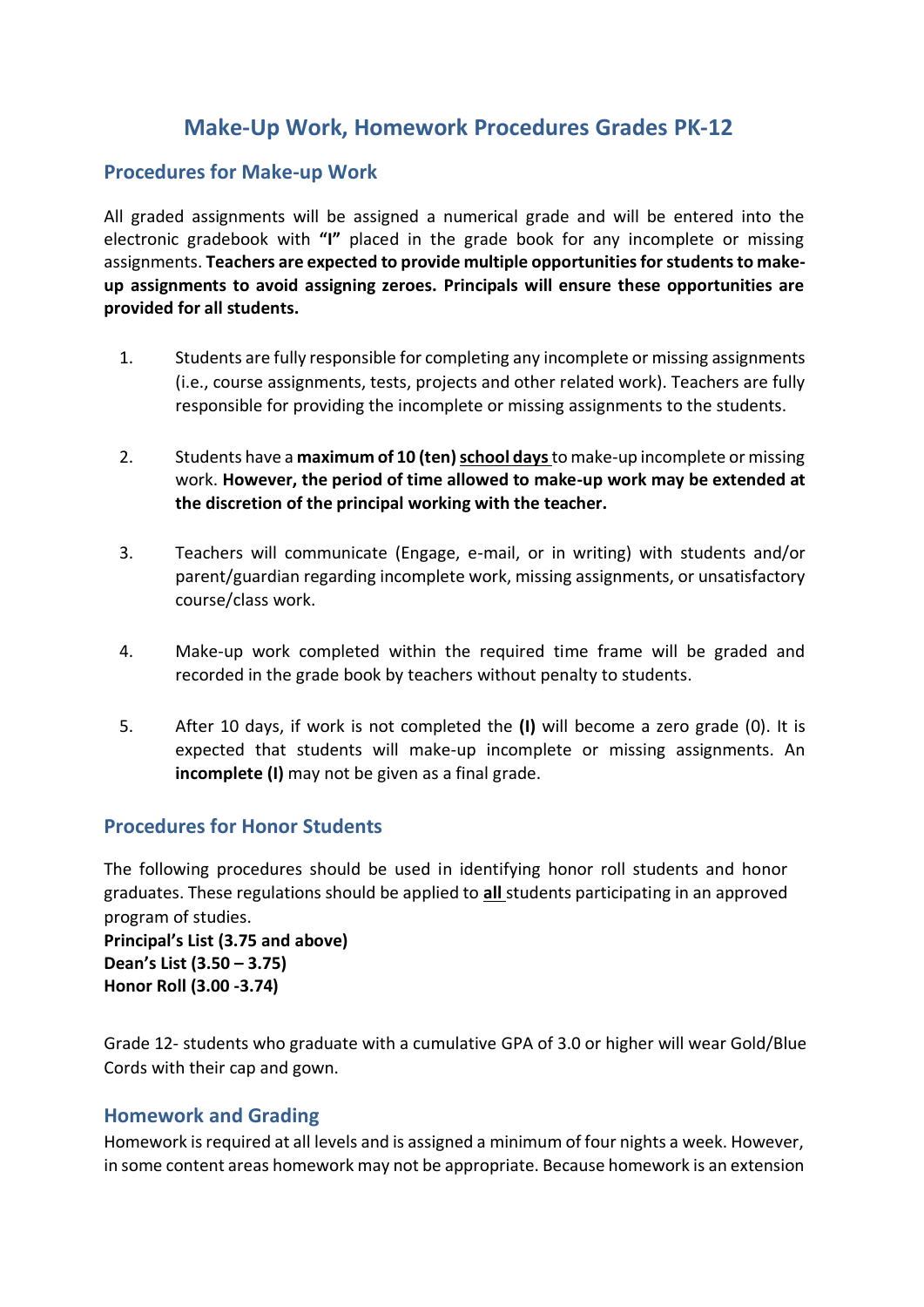of class assignments at an independent level, students should be held accountable for completing homework assignments and given credit for fulfilling the required tasks. Homework should be reviewed, marked, and returned within a reasonable period of time (not to exceed **two days** for elementary students and **two to three class periods/meetings/blocks**  for secondary). Homework assignments should be reasonable in length, academically based, and meaningful to student learning. Assignments should not be "busy work".

All homework will be counted. Because of the variety of assignments that may be included as homework, some homework assignments may receive grades, and some may receive checks for completion. The way in which homework is evaluated will be based on teacher discretion and should be clearly communicated to parents and students. To ensure that grading and accounting for homework assignments will be consistent across UCIS the following have been developed:

### **GRADES PK-2**

Homework will be assigned and accounted for, but will not be given a letter grade or be used in calculating content grades. Teachers are to use the "Performance Indicators" area of the report card to note a concern or need for improvement.

### **GRADES 3-5**

Homework will be assigned, and students will be held accountable for homework assignments. Teachers will maintain records of homework assignments (e.g., grades and/or frequency of completion). Homework in a particular content area will be included in calculating that content area grade for a 9-week period, and will represent between 5- 10% of the 9-week grade. Teachers will also use the "Performance Indicators" area of the report card to note a concern or need for improvement.

### **Middle / High School**

Homework will be assigned, and students will be held accountable for homework assignments. Teachers will maintain records of homework assignments (e.g., grades and/or frequency of completion) Homework in a particular content area of course will be included in calculating that specific grade for the 9-week period, and will represent between 5-10% of the 9-week grade. Teachers will also use the "Comments" area of the report card to note a concern or need for improvement.

### **Grading Exceptions**

### **Exceptions:**

1. Certain students with disabilities have **Individual Education Plan (IEP) and/or 504 Plan** teams who have determined that they will be graded according to their progress toward meeting their IEP goals.

**High School**: When transcripts are not available, students will be placed initially in grade 9. This will give them sufficient time to learn English and accumulate the credits required for graduation. They may be promoted to a higher grade upon evidence of progress or receipt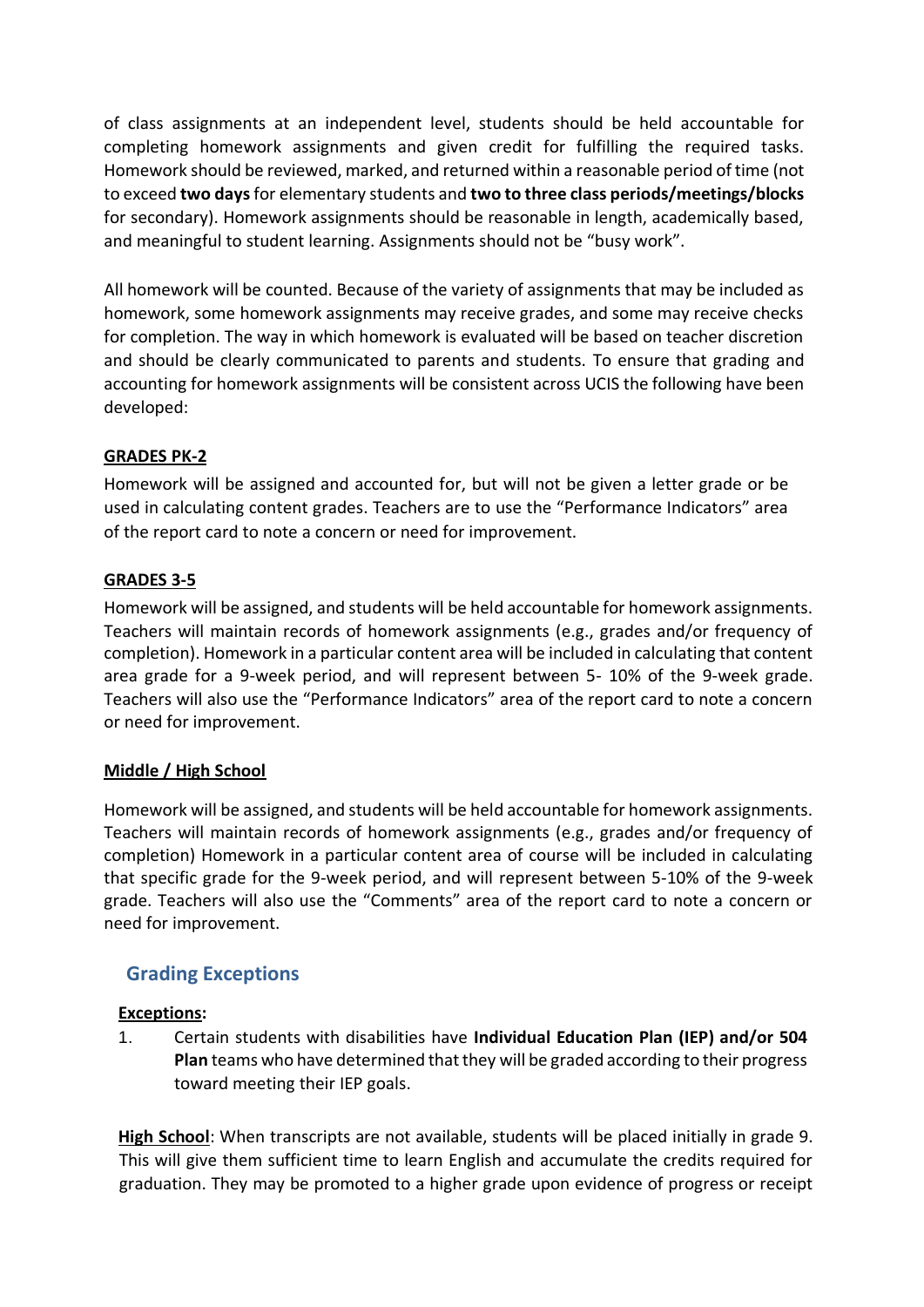of transcripts. Otherwise, promotion will be determined using the same criteria used for all other students.

### **The Assessment Policy at UCIS recognizes that:**

- Students must recognize their achievements and identify areas where further development is needed, meaning that it is crucial that they receive timely feedback that is both positive and constructive.
- Assessment should be ongoing, student-centered, and standards referenced.
- Assessment, recording, and reporting are a crucial and integral part of the teaching and learning process.
- Effective assessment, recording, and reporting promote a partnership between students, teachers, parents, leadership, other schools, and universities.
- Assessment that results in improved student learning and provides opportunities for a range of learning requires a range of appropriate approaches.
- Assessment and differentiation are based on a clear process of pre-testing and posttesting

### **Formative Assessment**

Formative assessment or assessment "for" learning takes place before and during a unit of learning and provides information that teachers use to adjust their instruction to individual students' needs throughout the unit. Formative assessment takes place on a continuous basis and may occur as often as every lesson. Formative assessments cannot account for any more than 30% of a final grade.

### **Teachers are responsible for ensuring that formative assessments:**

- 1. Assess a learning objective.
- 2. Provide meaningful feedback to students which provide students opportunities to reflect, self-evaluate, set goals and improve.
- 3. Teachers will modify and differentiate instruction based on results of formative assessments.

### **Summative Assessment**

Once the unit is complete, summative assessments are conducted to measure each student's final skill and knowledge levels related to the objectives of the unit. All summative assessments should be accompanied by a rubric and/or a "[test blueprint](https://weber.instructure.com/courses/351442/pages/create-test-blueprint)" (for any paperbased tests). When students do not meet a standard, teachers will provide additional support as well as another opportunity for students to demonstrate mastery.

### **The Role of Authentic Assessments and Traditional Assessments**

Performance tasks reflect the foundational standards from the unit. These tasks require students to demonstrate their thought process as they solve problems or respond to prompts. For example, during a performance assessment in a chemistry course – a teacher could ask students to balance chemical equations in real-time on the shared virtual whiteboard.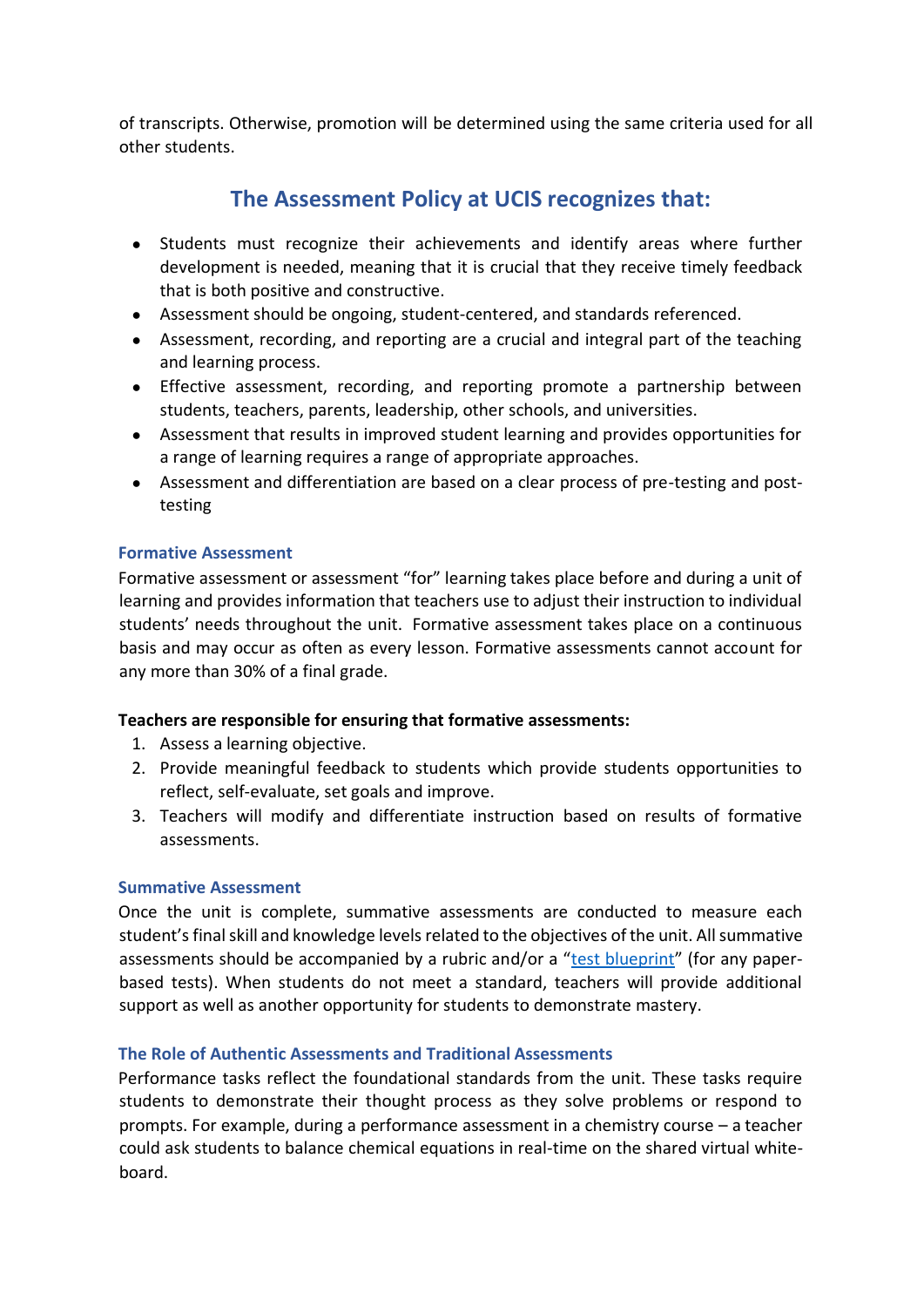Performance tasks provide an opportunity for teachers to offer feedback on students' thought processes, not just their answers. This allows teachers to guide students toward mastery of essential course concepts.

Teachers and administrators should create flexible grading policies and employ projectbased learning (PBL) instead of traditional exams, etc. These flexible policies minimize student stress and recognize disadvantages for at-risk student populations, such as those who qualify for special education and receive services hard to adapt to a remote environment.

However, grading policies must not only accommodate students who may be distressed or cannot access the services they need, but also must motivate students to complete their assignments. To do so, administrators and teachers can adopt practices from a range of different grading approaches.

#### **Do's and Don'ts**

1. Do not include student behaviors in grades; include only achievement.

2. Do not reduce marks on "work" submitted late; provide support for the learner.

3. Do not give points for extra credit or use bonus points; seek only evidence that more work has resulted in a higher level of achievement.

4. Do not punish academic dishonesty (first time) with reduced grades; apply other consequences and reassess to determine actual level of achievement.

5. Do not consider attendance in grade determination; report absences separately.

6. Do not include group scores in grades; use only individual achievement evidence.

7. Do not organize information in grade records by assessment methods or simply summarize into a single grade; organize and report evidence by standards/learning goals.

8. Do not assign grades using inappropriate or unclear performance standards; provide a clear description of achievement expectations.

9. Do not assign grades based on a student's achievement compared to other students; compare each student's performance to preset standards.

10. Do not rely on evidence gathered using assessments that fail to meet standards of quality; rely only on quality assessments.

11. Do not rely only on the mean (average); consider other measures of central tendency and use professional judgment.

12. Do not include zeros in grade determination when evidence is missing or as punishment; use alternatives, such as reassessing to determine real achievement, or use "I" for Incomplete or Insufficient Evidence.

13. Do not use information from formative assessments and practice to determine grades; only use summative evidence.

14. Do not summarize evidence accumulated over time when learning is developmental and will grow with time and repeated opportunities; in those instances, emphasize more recent achievement.

15. Do not leave students out of the grading process. Involve students; they can – and should – play key roles in assessment and grading that promote achievement. Reference: Ken O'Connor's **[15 Fixes for Assessment](https://www.cosa.k12.or.us/sites/default/files/materials/events/debbie_connolly5.pdf)**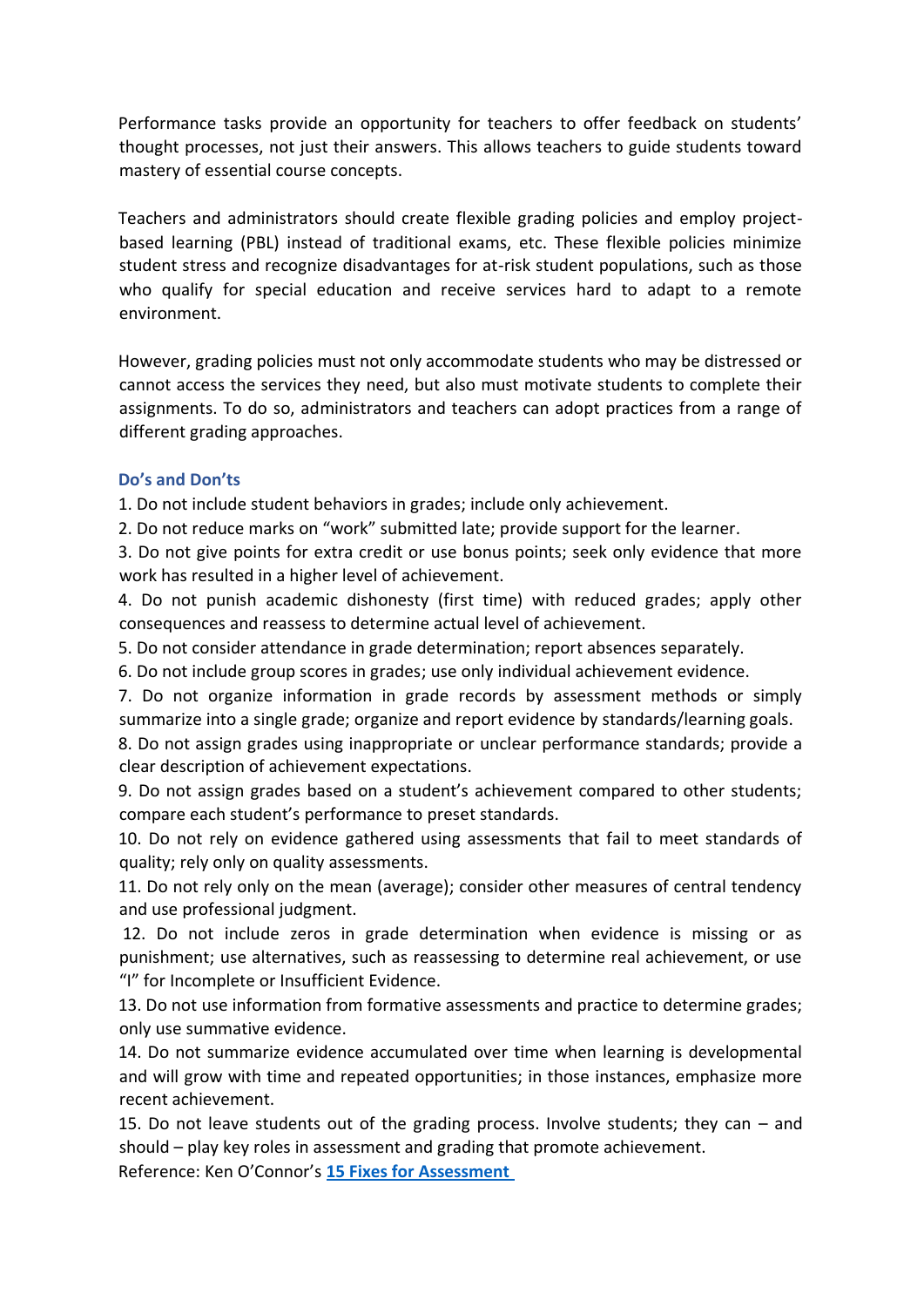### **Late or Missing Work**

A late work penalty may be applied, up to a total of 10%. After ten days and multiple teacher attempts to intervene with the student, the teacher will decide the priority of continuing to try to intervene regarding the missing homework. Work still not complete at the conclusion of the nine-week grading period will be designated as I, which factors into the final nine-week grade as a zero.

In the Assessment portion of the grade book, teachers will enter missing assessment scores or projects as an Incomplete (I) until the work is completed or until the end of the semester.

Multiple attempts will be made to intervene with and communicate to students and/or parents about incomplete work. When the work is completed, it will be scored and recorded in the grade book, within 10 days, no penalty, after 10 days, late penalties (up to 5%). A high school student who has not completed major assessments or projects by the end of the semester may receive NC (No Credit) if the student has failed to demonstrate mastery or basic competency on essential learning goals. An NC marking will have a GPA value of zero on a five-point scale (A=4, B=3, C=2, D=1, F=0.)

#### **We also ask that teachers:**

• Know the purpose for administering the interim assessment (or test items). For example, what new information do you need about your students' skills? This should be indicated in unit plans.

• Match the conditions with the purpose including the student's environment (access to external information), accessibility resources, and timing based on when the instruction was provided.

- Use the results to inform the next steps of instruction.
- Do not post the test items on the internet or a public page.
- Do not email interim test items.
- Do not email or text students' personal or confidential information—even to parents.

### **Academic Acceleration**

Assignment to a higher-grade level will occur only after careful assessment of the student's ability, intellectual growth, emotional development, social competence, and academic achievement. Any change in a student's grade level must be in the student's best interest. In some unique cases, parents/guardians may seek grade level advancement for a student in grades K3-8. The needs of each individual student are of utmost importance and must be met in the most effective manner possible; therefore, grades K3-8 level acceleration will be considered when compliance with all of the following criteria is completed:

- Receipt of written request to the Superintendent from the parent/guardian requesting their student "advance" a grade. The Superintendent should receive this written request no later than the end of the first semester;
- Recommendation from the current grade level teacher as to in-class/grade performance in core subjects (Language Arts, and Mathematics). The developmental readiness of the student will be confirmed by in-class observation and external testing;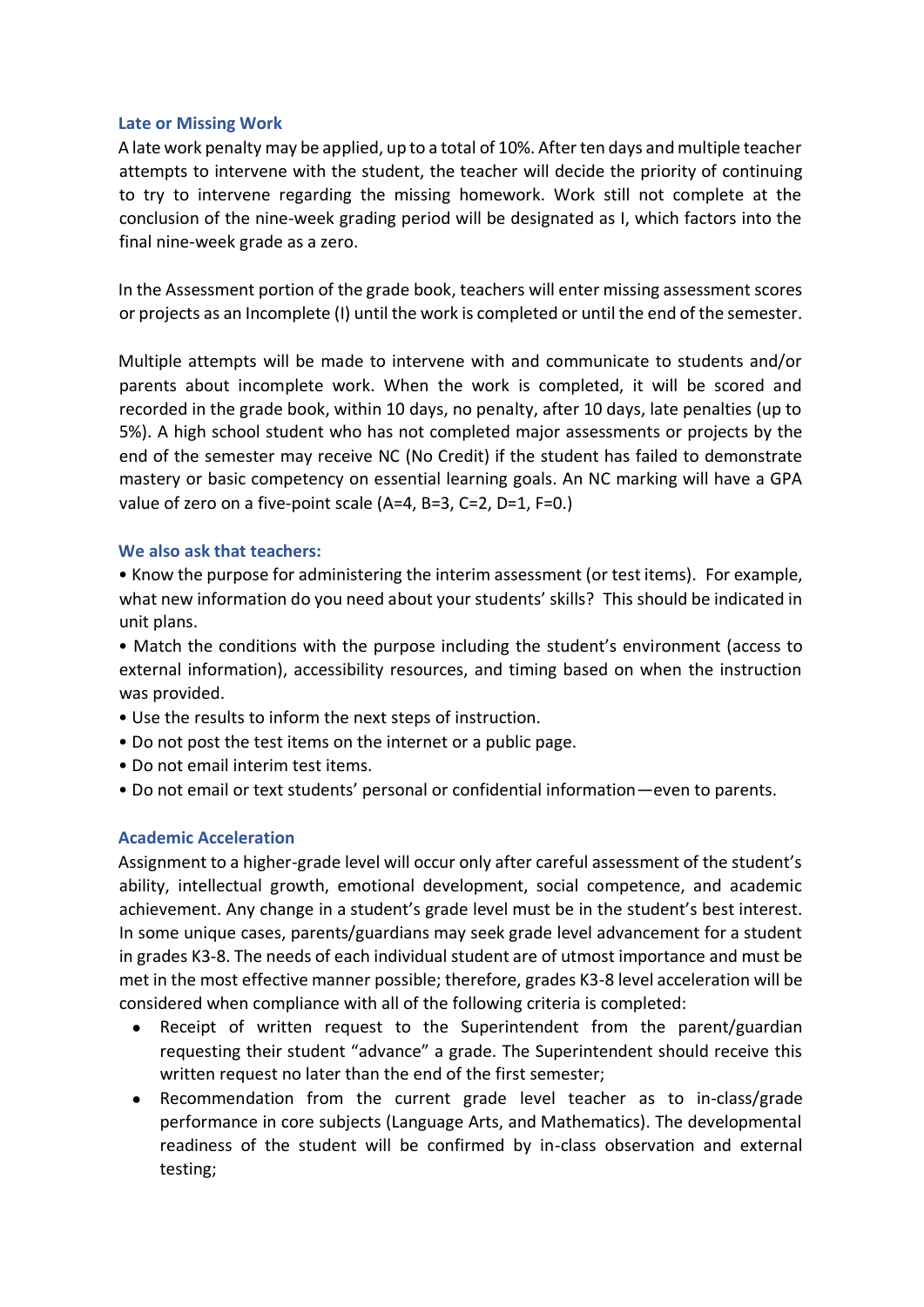- Review of available norm-referenced tests to determine academic ability with the proposed grade level placement as determined by Curriculum Assessments and Benchmark testing and the discretion of the Superintendent;
- Current grade level norm referenced tests (pre and post), and the post test for the grade level to be "skipped";
- The school may contact a psychologist or counselor who may perform an emotional and social readiness evaluation of the student's ability to deal with issues and students in the proposed grade placement;
- Conference with the Superintendent and parent/guardian;

The academic placement will be made by the Superintendent prior to the start of school, and formally communicated to the parents/guardians via letter to their home address. A student may be accelerated if he or she meets all of the following requirements (scores are for end of the year exams of the grade being skipped):

- 1. Reading Assessment 90%
- 2. Math Assessment 90%
- 3. Other materials such as social maturity, observation records and student work
- 4. A school district representative recommends acceleration of the student
- 5. A parent of guardian approves acceleration of the student
- 6. STAR Reading score: (grade level being skipped +.9)
- 7. STAR Math score: (grade level being skipped +.9)

### **Academic Honesty/Plagiarism**

To be successful in school, all students are expected to do their own work. In the event a student or group of students plagiarizes an assignment or test, consequences will be imposed. UCIS defines plagiarism as the practice of taking someone else's work or ideas and passing them off as one's own. Using this definition, plagiarism includes, but is not necessarily limited to, taking someone else's work from a written text, online source, or from a peer. Please refer to the consequences below when a student is found to be guilty of academic dishonesty/plagiarism:

**First incident:** student(s) involved receive a warning and the teacher calls the parents/guardians.

**Second incident:**student(s) receives a zero (0) on the assignment or test, parents/guardians are called, the teacher writes a disciplinary referral for the incident.

**Third incident:** student(s) face possibility of suspension and may be recommended for expulsion according to the guidelines in the zero-tolerance policy.

### **Kindergarten 3, Grade 8 and Grade 12 Graduation/Promotion Requirements**

In order to participate in the graduation ceremony, the following requirements must be met:

● Academic: Students must be recommended for graduation/promotion by the classroom teacher(s).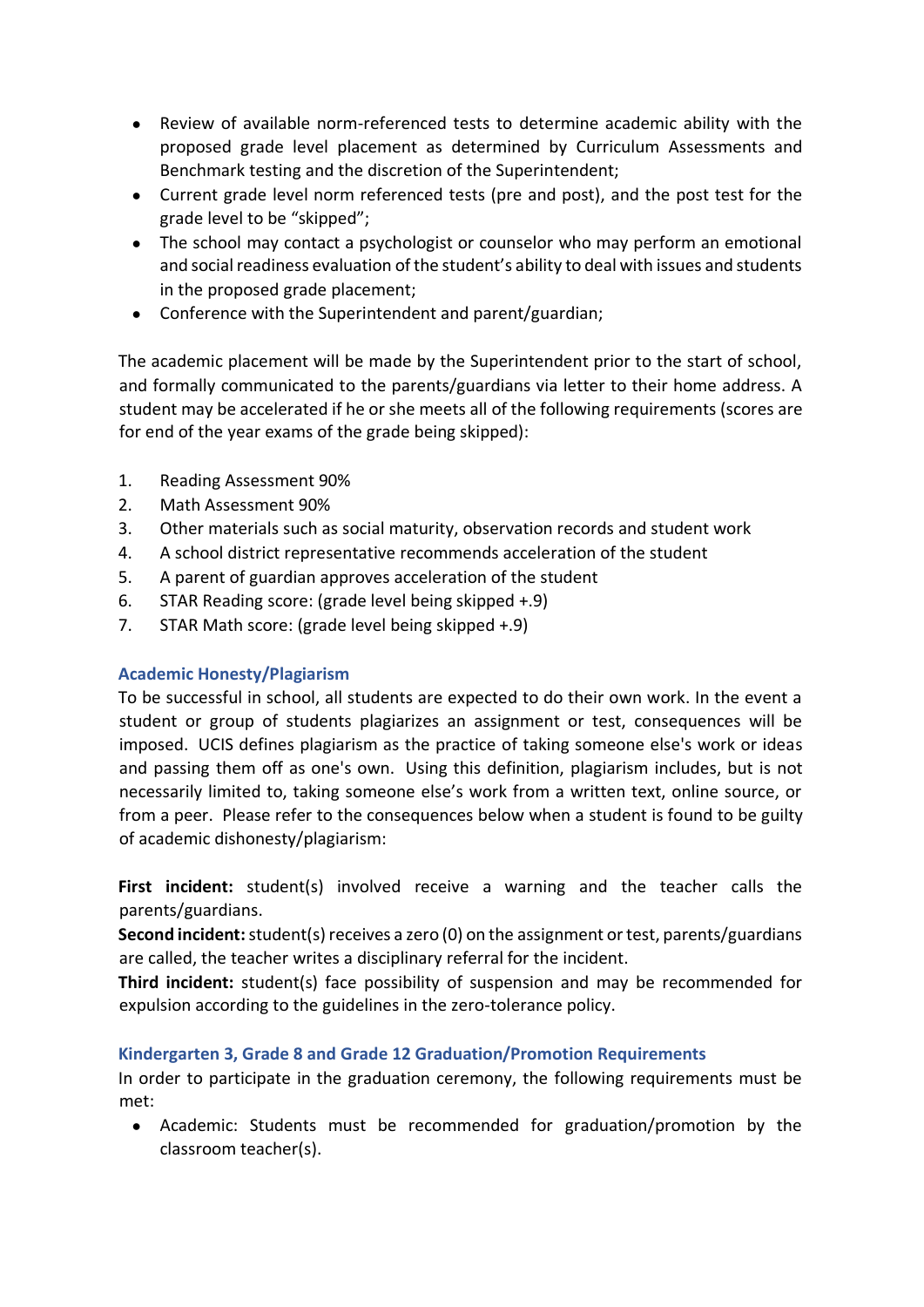- Behavior: The student must not receive more than two (2) out of school suspensions during the year. Any expulsion or pending expulsion will mean an automatic loss of promotion privileges.
- Grade 12 students must meet the minimum graduation requirements to be eligible. Students not meeting the requirements will earn a Certificate of Completion in lieu of a Diploma. Parents will be notified in writing during Semester 1 if this is a possibility.

#### **Progress Reports**

Progress reports are generated halfway through each semester to advise the parent of their student's progress. This gives the student the opportunity to improve his/her grade before the semester grade is issued. Other progress reports may be sent home in addition to this progress report. Parent/teacher conferences are scheduled two times per year. Progress reports will be distributed at mandatory parent/teacher conferences. If a parent/guardian is unable to attend the scheduled conference, they should contact the school to make alternate arrangements with their child's teacher. Parents/guardians may schedule times to meet with teachers on a regular basis to discuss their student's progress, and they are encouraged to do so.

Parents have a responsibility to stay informed regarding student grades by attending conferences and reviewing reports.

#### **Report Cards**

Parents will be emailed report cards and will have additional access though the Parent Portal.

#### **Benchmark Tests (STAR 360)**

The school utilizes benchmark testing to track a student's progress related to Mathematics and Reading proficiency. Scores will be reported to each student's family, in writing, throughout the school year. The school invites parents/guardians to contact appropriate school personnel for further explanation or information regarding how the parent or guardian can best assist the school and the student in improving the student's performance on these tests.

#### **Students with Disabilities**

Students learn in a variety of ways with most students learning effectively in a traditional school setting. Students with disabilities may be eligible to receive special services. These services are based on assessment and determined by the SST team, which includes the student's parent or guardian. Some special services are designed to meet the unique educational needs of students with disabilities and are provided at no cost to parents. Such services may include support, instruction and accommodations in the general education program or may be provided in other settings. However, should the school staff not be able to accommodate a student with disabilities the parents will be required to provide a 1:1 aid for their student at an additional cost. Additionally, students who are consistently causing class disruptions or have consistent behavior issues, will be required to have an aid at the parent's expense.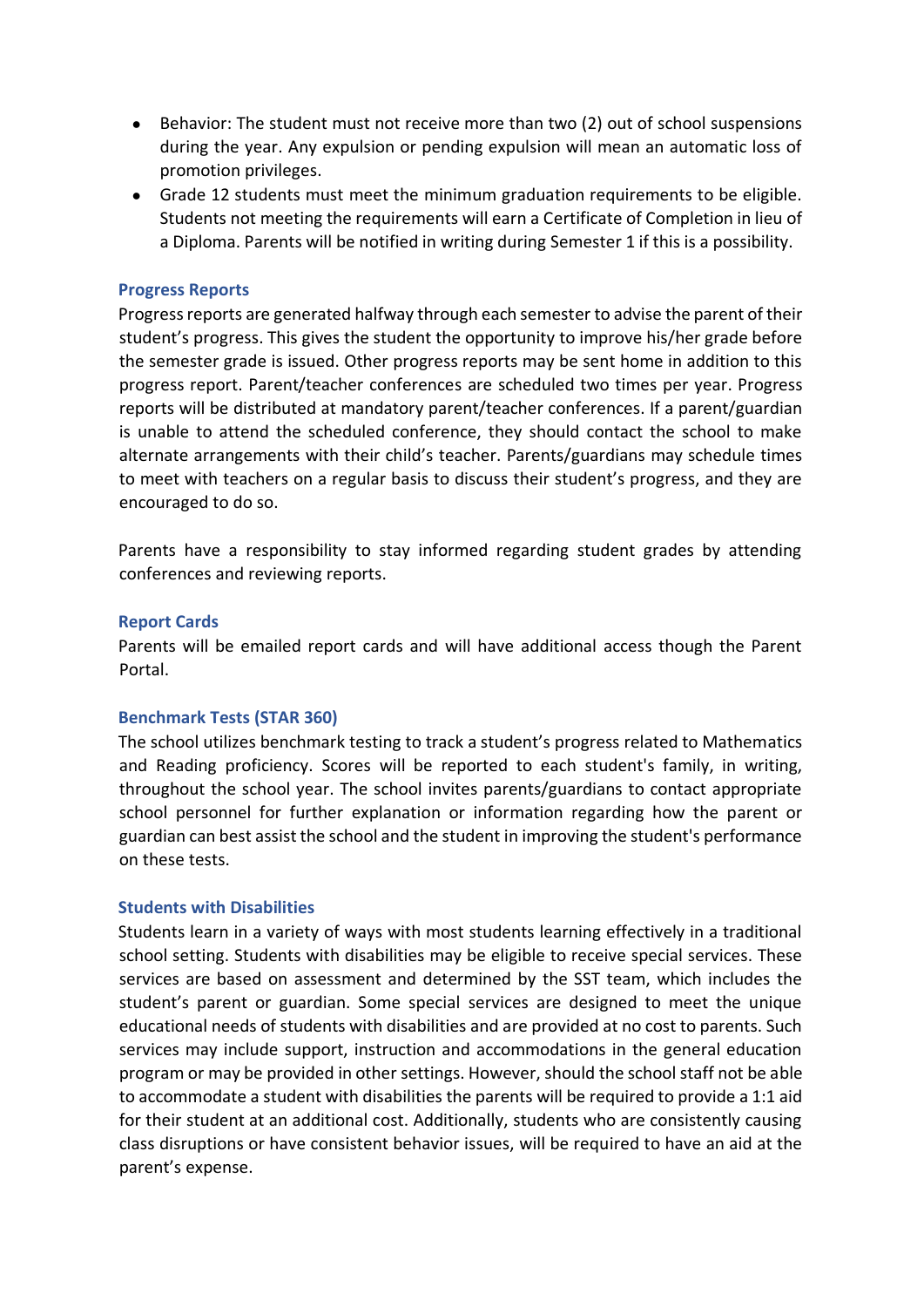Parents of school age children who suspect their child may have a disability and who may need special education services should contact the Administrator.

### **Academic Requirements to Participate in School Athletics**

Students must have a 2.0 GPA with no "D" grades from the previous grading period. Students must attend the entire school day of a game day. Only verified doctor or dentist appointments are acceptable excuses. Students must abide by all mandatory check-ins for eligibility. This check-in will be held by the coach or coaches and verified by the Director of Athletics. Check-ins consist of a review of a student's grades to ensure they meet GPA and other grade-related requirements.

Students who have grades below the GPA requirement or who have less than a 60% in any particular class will be temporarily suspended from athletics and required to attend tutoring until they have fulfilled all academic requirements for participation; even while suspended, students must attend all meetings and competitions unless directed to attend academic mediation.

### **Independent Study Contracts**

Short Term Independent Study Contracts:

Independent Study Contracts allow students to complete their class work and homework assignments away from the school campus while not being considered absent during these days. The following conditions must be met to participate in the short-term independent study:

- The minimum number of days of participation is 5 (five) and the maximum is 20 (twenty).
- If the student is absent after 20 days, he/she may be dropped from school rolls.
- The parent must complete the application request 3 school days prior to the planned leave.
- The Superintendent must approve the request.
- The student and parent must sign the appropriate form and pick up assignments before independent study begins.
- Assigned work must be completed and returned the day the student returns or designated day or return, whichever comes first. If the assigned work is not returned on time, the student will not receive credit.

### **Independent Study Contract for Military Families**

UCIS may grant up to five days of excused absences for military-connected students whose parents are unable to have their child attend school due to mandatory military obligations. The conditions under which the school may approve excused absences are: (1) the absence is pre-approved; (2) the student is in good standing; (3) the student has a prior record of good attendance.

### **Clubs/Organizations Requirements**

Students are encouraged to participate in the various extracurricular activities approved by the principal and sponsored, supervised, or directed by faculty members. Students or